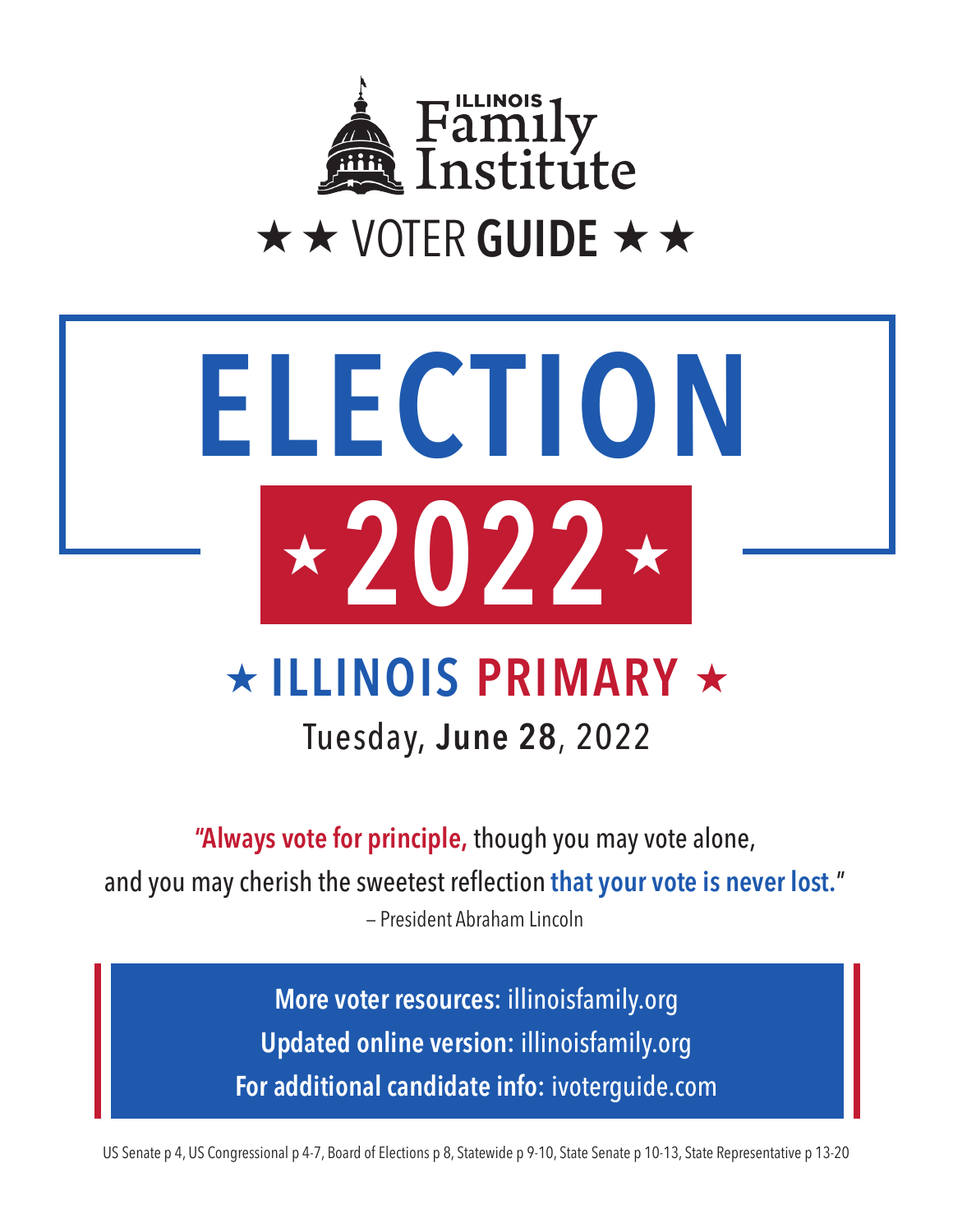#### **2022 Voter Guide | U.S. Senate & Congressional Candidate Survey Questions**

#### *Federal candidates were asked if they Support or Oppose:*

- 1 | H.R. 3755 codifies *Roe v Wad*e; would eliminate all state laws that limit abortion.
- 2 | H.R.1620, Violence Against Women Act, allows Planned Parenthood to be a grantee of funds in spite of documented failure to report statutory rape and sexual assault; provides special LGBT services.
- 3 | H.R. 5, Equality Act, mandates special rights for sexual orientation and gender identity, expands abortion access, severely erodes religious liberty.
- 4 | H.R. 1 (S. 1), For the People Act, limits individuals' and non-profits' ability to engage in robust public policy debates.
- 5 | H.J.Res. 17, removed deadline on ratification of the pro-abortion/pro-LGBTQ Equal Rights Amendment.
- H.R. 619 (S.311 116<sup>th</sup> Congress) Born-Alive Abortion Survivors Protection Amendment, would require health care practitioners to provide the same medical care to infants born alive after a failed abortion as they would to any other infant born at the same gestational age.
- 7 | H.R. 5376, the massive Build Back Better Act grants amnesty to illegal aliens who were denied access to the U.S. due to several 2017 executive orders.
- 8 | H.R. 4350, Roll Call 293, would include women in the National Defense Authorization Act if the Draft is ever reinstated.

#### *This voter guide does not constitute support or endorsement by Illinois Family Institute, and it cannot be used to advance the candidacy of any individual.*

- 
- 

## **Key to Parties Key to Responses**

- R Republican O Oppose l Contradicts Voting Record D - Democrat S - Support \* - Qualified Response P - Voted Present Dash - Did Not Return Questionnaire/
	-
- *Incumbents are italicized.* NV Did Not Vote No Voting Record<br>
NR No Response B Excused

#### **Federal Candidates | U.S. Senate Question Number**

| <b>District</b>  | Party | Candidate                | <b>Contact Info</b>     |              | 2        | 3            | $\overline{\mathbf{4}}$ | 5.       | -6           |                          | - 8      |
|------------------|-------|--------------------------|-------------------------|--------------|----------|--------------|-------------------------|----------|--------------|--------------------------|----------|
| <b>US</b> Senate | D     | Tammy Duckworth          |                         | <sub>S</sub> | S        | <sub>S</sub> | S                       | S        | $\Omega$     | $\overline{\phantom{0}}$ |          |
| <b>US</b> Senate | R     | <b>Matthew Dubiel</b>    | team@mattdubiel.com     | $\Omega$     | $O^*$    | $\Omega$     | $\Omega$                | $\Omega$ | <sub>S</sub> | $\Omega$                 | $\Omega$ |
| <b>US</b> Senate | R     | Kathy Salvi              | kathysalvi@aol.com      | $\Omega$     | $\Omega$ | $\Omega$     | $\Omega$                | $\Omega$ | S            | $\Omega$                 | $\Omega$ |
| <b>US</b> Senate | R     | <b>Anthony Williams</b>  |                         |              |          |              |                         |          |              |                          |          |
| <b>US</b> Senate | R     | <b>Jimmy Lee Tillman</b> | tillman@jimmylee2dc.com | $\Omega$     | $\Omega$ | $\lambda$    | $\Omega$                | $\Omega$ | S            | $\Omega$                 | $\Omega$ |
| <b>US</b> Senate | R     | <b>Robert Piton</b>      |                         |              |          |              |                         |          |              |                          |          |
| <b>US</b> Senate | R     | <b>Casey Chlebek</b>     | info@caseyforsenate.com | $\Omega$     | $\Omega$ | $\Omega$     | $\Omega$                | $\Omega$ | S            | $\Omega$                 | - S      |
| <b>US</b> Senate | R     | Peggy Hubbard            | peggy@peggyhubbard.org  | $\Omega$     | $\Omega$ | $\Omega$     | $\Omega$                | $\Omega$ | S            | $\Omega$                 | $\Omega$ |

#### **Federal Candidates | U.S. Congressional <b>Question Number**

| <b>District</b> | Party | Candidate               | <b>Contact Info</b>               |           | 2         | 3         | 4        | 5         | h |                  | 8 |
|-----------------|-------|-------------------------|-----------------------------------|-----------|-----------|-----------|----------|-----------|---|------------------|---|
| 1st USC         | D     | Jonathan Swain          | press@swain4us.com                |           |           |           |          |           |   |                  |   |
| 1st USC         | D     | Nykea Pippion McGriff   | info@nykeaforcongress.com         |           |           |           |          |           |   |                  |   |
| 1st USC         | R     | Geno Young              | geno4congressinfo@gmail.com       | $\lambda$ | $\lambda$ | $\lambda$ | O        | $\lambda$ | S | $\left( \right)$ | S |
| 1st USC         | R     | Jeffery Regnier         | Jeff@regnierforcongress.com       |           |           |           |          |           |   |                  |   |
| 1st USC         | R     | <b>Philanise White</b>  | FriendsofPhilaniseWhite@gmail.com |           |           |           |          |           |   |                  |   |
| 1st USC         | R     | <b>Eric Carlson</b>     | carlson4america@gmail.com         |           |           |           |          |           |   |                  |   |
| 1st USC         | D     | Ameena Matthews         | press@drameena.org                |           |           | S         |          |           |   |                  |   |
| 1st USC         | D     | <b>Charise Williams</b> | info@chariseforcongress.com       |           |           |           |          |           |   |                  |   |
| 1st USC         | D     | <b>Steven Dejoie</b>    | info@dejoiefforcongress.com       |           |           |           |          |           |   |                  |   |
| 1st USC         | D     | <b>Kirby Birgans</b>    | kirby@kirbybirgansforcongress.com | S         | S         | S         | $\Omega$ | S         | S | S                | S |
| 1st USC         | D     | <b>Robert Palmer</b>    | robpalmerrealty@netscape.net      |           |           |           |          |           |   |                  |   |
| 1st USC         | D     | Terre Layng Rosner      | terrelayngrosner@gmail.com        |           |           |           |          |           |   |                  |   |
| 1st USC         | D     | Michael Thompson        | info@Mikethompsonforcongress.com  |           |           |           |          |           |   |                  |   |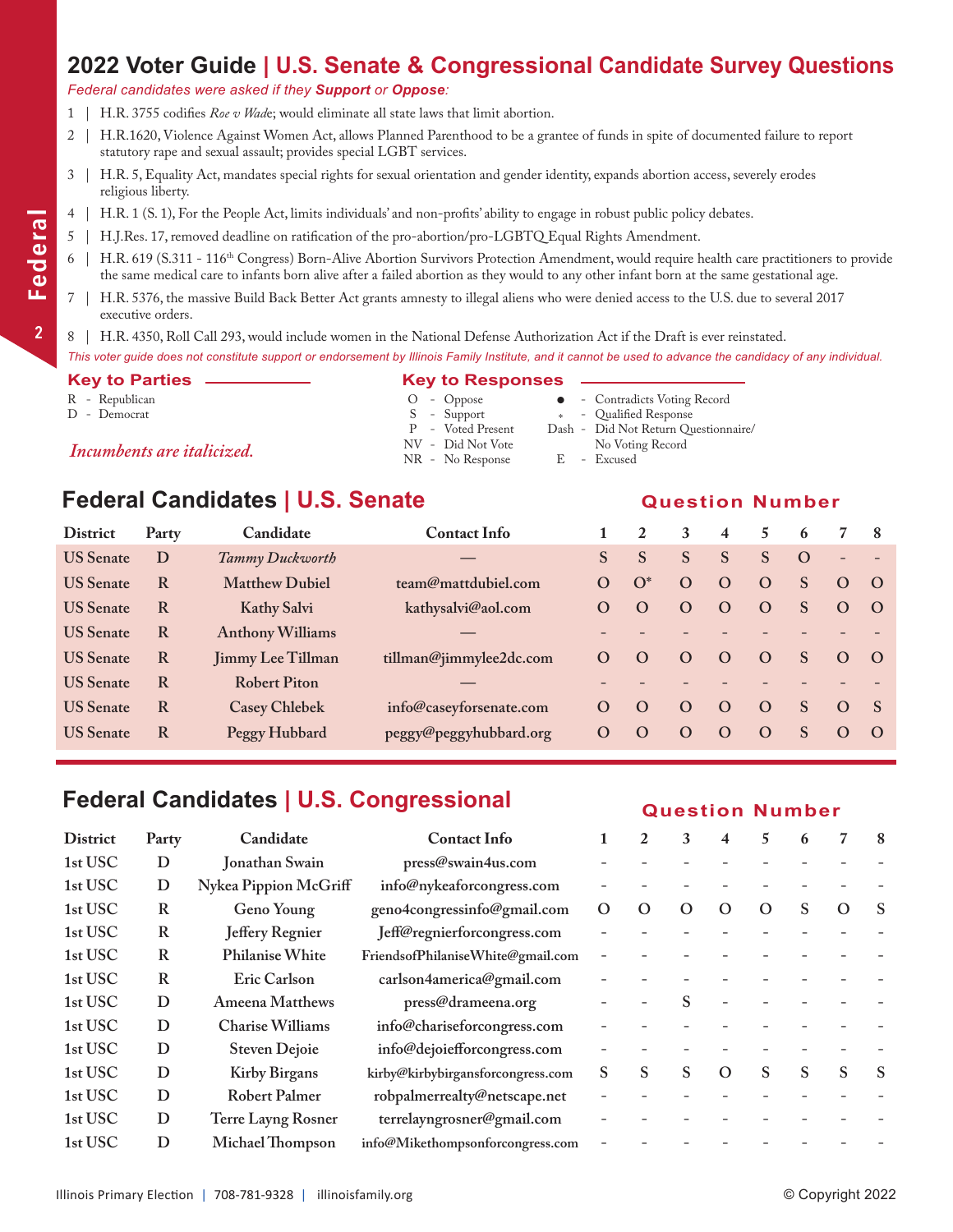## **Federal Candidates | U.S. Congressional** *continued...* Question Number

**Federal**

**3**

| <b>District</b> | Party        | Candidate               | <b>Contact Info</b>                 | 1                        | 2                        | 3                 | 4                        | 5                        | 6                        | 7                        | 8              |
|-----------------|--------------|-------------------------|-------------------------------------|--------------------------|--------------------------|-------------------|--------------------------|--------------------------|--------------------------|--------------------------|----------------|
| 1st USC         | D            | Marcus Lewis            | marlew7@aol.com                     | $\mathcal{O}$            | $\mathbf O$              | $\mathbf O$       | O                        | $\mathbf O$              | S                        | $\mathbf O$              | $\mathcal{O}$  |
| 1st USC         | D            | Chris Butler            | chris@electchrisbutler.com          | $\mathcal{O}$            | $\mathbf O$              | $\mathbf O$       | O                        | $\mathcal{O}$            | S                        | $\mathbf O$              | $\mathcal{O}$  |
| 1st USC         | D            | Karin Norington-Reaves  | info@votekarin.com                  | $\overline{\phantom{0}}$ |                          |                   |                          |                          |                          |                          |                |
| 1st USC         | D            | Jonathan Jackson        | info@jonathanjacksonforcongress.com |                          |                          |                   |                          |                          |                          |                          |                |
| 1st USC         | D            | Jacqueline Collins      | ds0314@aol.com                      | ${\bf S}$                |                          |                   |                          | S                        |                          |                          |                |
| 1st USC         | D            | Cassandra Goodrum       | Goodrum4congress@gmail.com          |                          |                          |                   |                          |                          |                          |                          |                |
| 1st USC         | D            | Pat Dowell              | info@citizensforpatdowell.com       |                          |                          |                   |                          |                          |                          |                          |                |
| 1st USC         | D            | <b>Jahmal Cole</b>      | contact@cole2022.com                | ${\bf S}$                |                          | ${\bf S}$         |                          |                          |                          |                          |                |
| 2nd USC         | D            | Robin Kelly             | friendsofrobinkelly@gmail.com       | ${\bf S}$                | S                        | S                 | S                        | S                        | $\mathbf O$              | ${\bf S}$                | S              |
| 2nd USC         | $\mathbf R$  | Thomas Lynch            | thomaslynch4congress@gmail.com      | $\mathbf O$              | $\mathbf O$              | $\mathbf O$       | $\mathbf O$              | $\mathbf O$              | S                        | $\mathbf O$              | $\mathbf{O}$   |
| 2nd USC         | $\mathbf R$  | <b>Shane Cultra</b>     | shanecultra@cultraforcongress.com   | $\mathbf{O}$             | $\mathbf O$              | $\mathbf O$       | $\Omega$                 | $\mathbf{O}$             | S                        | $\mathbf O$              | $\mathbf{O}$   |
| 2nd USC         | $\mathbf R$  | <b>Ashley Ramos</b>     | ashleyforuscongress@gmail.com       | $\mathbf{O}$             | $\mathbf O$              | $\mathbf O$       | $\Omega$                 | $\mathbf O$              | S                        | $\mathbf O$              | $\mathbf{O}$   |
| 3rd USC         | D            | Iymen Chehade           | info@iymenchehadeforcongress.com    | $\overline{\phantom{a}}$ |                          |                   |                          |                          |                          |                          |                |
| 3rd USC         | D            | Juan Arguirre           | juan@aguirreforcongress.com         | $\overline{a}$           |                          |                   |                          |                          | $\overline{\phantom{a}}$ |                          |                |
| 3rd USC         | $\bf R$      | <b>Justin Burau</b>     | info@burauforcongress.com           | $\mathbf O$              | $\mathbf O$              | $\mathbf{O}$      | $\mathbf{O}$             | $\mathbf O$              | S                        | $\mathbf O$              | S              |
| 3rd USC         | D            | <b>Gilbert Villegas</b> | Info@gilforcongress.com             | $\overline{\phantom{a}}$ | S                        |                   |                          |                          |                          |                          |                |
| 3rd USC         | D            | Delia Ramirez           | TeamDelia@DeliaforCongress.com      | S                        | $\overline{\phantom{a}}$ |                   |                          |                          | $\overline{\phantom{0}}$ |                          |                |
| 4th USC         | D            | Chuy Garcia             | info@chuyforcongress.com            | ${\bf S}$                | S                        | S                 | S                        | S                        | $\equiv$                 | S                        | $\mathbf O$    |
| 4th USC         | $\mathbb{R}$ | <b>James Falakos</b>    |                                     | -                        | $\qquad \qquad -$        | $\qquad \qquad -$ | $\overline{\phantom{a}}$ | $\overline{\phantom{a}}$ | $\overline{\phantom{a}}$ |                          |                |
| 5th USC         | D            | Mike Quigley            | info@quigleyforcongress.com         | ${\bf S}$                | ${\bf S}$                | S                 | S                        | ${\bf S}$                | $\mathbf O$              | ${\bf S}$                | S              |
| 5th USC         | $\bf R$      | Malgorzata McGonigal    | info@mcgonigalforcongress.com       | $\mathbf O$              | $\mathbf O$              | $\mathbf{O}$      | $\Omega$                 | $\mathcal{O}$            | ${\bf S}$                | $\mathbf O$              | $\mathbf{O}$   |
| 5th USC         | $\mathbf R$  | <b>Tommy Hanson</b>     |                                     |                          |                          |                   |                          |                          | $\overline{\phantom{0}}$ |                          |                |
| 6th USC         | D            | <b>Marie Newman</b>     | info@marienewmanforcongress.com     | ${\bf S}$                | S                        | S                 | S                        | S                        | $\mathbf O$              | S                        | S              |
| 6th USC         | $\mathbf R$  | <b>Robert Cruz</b>      | rob@robcruzforcongress.com          | $\mathbf O$              | $\mathbf O$              | $\mathbf O$       | $\mathbf O$              | $\mathbf O$              | S                        | $\mathbf O$              | $\mathbf O$    |
| 6th USC         | $\mathbf R$  | Catherine O'Shea        | osheaforcongress@yahoo.com          | -                        | $\qquad \qquad -$        |                   |                          |                          | $\qquad \qquad -$        |                          |                |
| 6th USC         | $\mathbf R$  | <b>Keith Pekau</b>      | kpekau@keithpekau.com               | $\mathbf O$              | $\mathbf O$              | $\mathbf O$       | $\mathbf O$              | $\mathbf O$              | ${\bf S}$                | $\mathbf O$              | $\mathbf{O}$   |
| 6th USC         | $\mathbf R$  | Niki Conforti           | niki@conforti4congress.com          | $\mathbf O$              | $\mathbf O$              | $\mathbf O$       | $\Omega$                 | $\mathbf O$              | S                        | $\mathbf O$              | $\mathbf{O}$   |
| 6th USC         | $\mathbf R$  | <b>Scott Kaspar</b>     | scott@kasparforcongress.com         | $\mathbf O$              | $\mathbf O$              | $\mathbf{O}$      | $\mathbf O$              | $\mathbf O$              | S                        | $\mathbf O$              | $\mathbf{O}$   |
| 6th USC         | $\mathbf R$  | Gary Grasso             | info@garygrasso.com                 |                          |                          |                   |                          |                          |                          |                          |                |
| 6th USC         | D            | <b>Charles Hughes</b>   | ChicagoItalian91@yahoo.com          | $\mathbf O$              | $O^*$                    | $O^*$             | $O^*$                    | $\mathbf O$              | S                        | $\mathbf{O}$             | $\mathbf{S}^*$ |
| 6th USC         | $\mathbf D$  | Sean Casten             | info@castenforcongress.com          | ${\bf S}$                | ${\bf S}$                | S                 | ${\bf S}$                | ${\bf S}$                | $\mathbf O$              | ${\mathbf S}$            | S              |
| 7th USC         | D            | Danny Davis             | tumia.romero@mail.house.gov         | ${\bf S}$                | S                        | S                 | S                        | S                        | $\overline{\phantom{a}}$ | ${\mathbf S}$            | $\mathbf O$    |
| 7th USC         | D            | Denarvis Mendenhall     | dcm324@yahoo.com                    | $\mathcal{O}$            | $\mathbf O$              | $\mathbf O$       | S                        | S                        | S                        | $\mathcal{O}$            | S              |
| 7th USC         | D            | Kina Collins            | press@kinacollins.com               | S                        | S                        | ${\mathbf S}$     |                          | S                        | $\overline{\phantom{a}}$ | $\overline{\phantom{0}}$ |                |
| 8th USC         | $\mathbf R$  | <b>Chris Dargis</b>     | chris@votedargis.com                | $\mathbf{O}$             | $\mathbf O$              | $\mathbf O$       | $\mathbf O$              | $\mathbf O$              | S                        | $\overline{O}$           | $\mathbf O$    |
| 8th USC         | $\mathbf R$  | Karen Kolodziej         | Karenkolodziej5@gmail.com           | -                        | $\qquad \qquad -$        | $\qquad \qquad -$ |                          | $\overline{\phantom{a}}$ | $\overline{\phantom{a}}$ |                          |                |
| 8th USC         | $\mathbf R$  | <b>Phillip Wood</b>     | office@philwoodforcongress.com      | $\mathbf O$              | $\mathbf O$              | $\mathbf O$       | $\mathbf O$              | $\mathbf O$              | S                        | $\mathbf O$              | $\mathbf O$    |
| 8th USC         | $\mathbf R$  | Peter Kopsaftis         | peterkforcongress@gmail.com         | $\mathbf O$              | $\mathbf O$              | $\mathbf O$       | $\mathbf{O}$             | $\mathbf O$              | S                        | $\mathbf O$              | $\mathbf O$    |
| 8th USC         | $\mathbf R$  | <b>Chad Koppie</b>      | sclapsaddle9168@gmail.com           | $\mathbf O$              | $\mathbf O$              | $\mathbf O$       | $\mathbf O$              | $\mathbf O$              | S                        | $\mathbf O$              | $\mathbf{O}$   |
| 8th USC         | D            | <b>Junaid Ahmed</b>     | us@junaidforcongress.com            | S                        | S                        | S                 |                          | S                        | $\overline{\phantom{a}}$ |                          |                |
| 8th USC         | $\mathbf D$  | Raja Krishnamoorthi     | info@rajaforcongress.com            | S                        | ${\bf S}$                | S                 | ${\bf S}$                | ${\bf S}$                | $\mathbf O$              | ${\bf S}$                | ${\bf S}$      |
| 9th USC         | D            | Jan Schakowsky          | news@janschakowsky.org              | S                        | S                        | ${\mathbf S}$     | S                        | S                        | $\mathbf O$              | ${\mathbf S}$            | $\mathbf O$    |
| 9th USC         | $\mathbf R$  | <b>Maxwell Rice</b>     | max@checkrice.com                   | $\mathcal{O}$            | $\mathbf O$              | $\mathbf O$       | O                        | $\mathbf O$              | S                        | $\mathcal{O}$            | $\mathbf O$    |
| 10th USC        | $\mathbf D$  | <b>Brad Schneider</b>   | info@schneiderforcongress.com       | S                        | S                        | S                 | S                        | S                        | $\overline{O}$           | ${\bf S}$                | ${\bf S}$      |
| 10th USC        | $\mathbf R$  | <b>Joseph Severino</b>  | info@severinoforcongress.com        | ÷                        |                          |                   |                          |                          |                          |                          |                |

© Copyright 2022 Illinois Family Institute | Boldly Bringing a Biblical Perspective to Public Policy in the Land of Lincoln.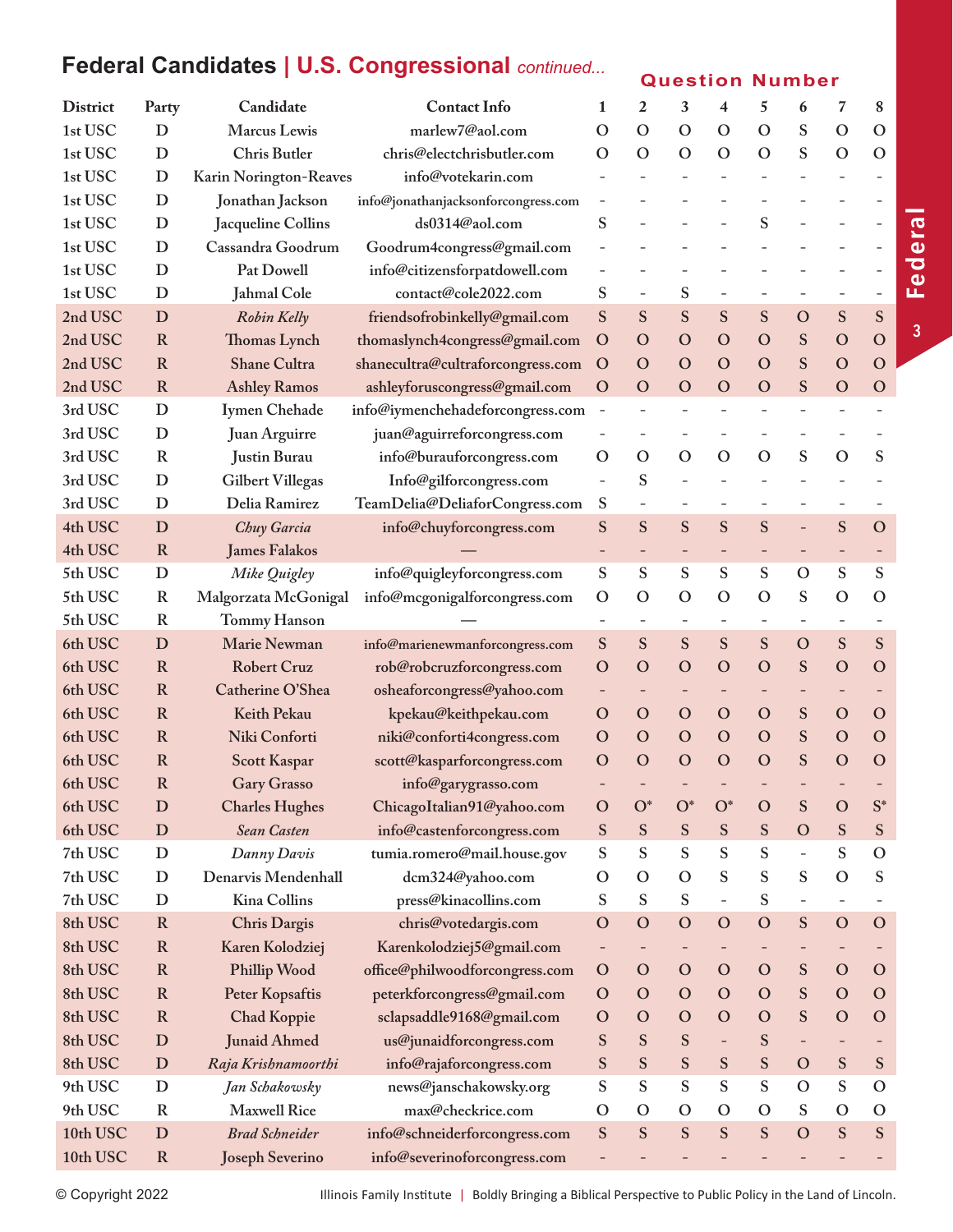#### **2022 Voter Guide | U.S. Senate & Congressional Candidate Survey Questions**

#### *Federal candidates were asked if they Support or Oppose:*

- 1 | H.R. 3755 codifies *Roe v Wad*e; would eliminate all state laws that limit abortion.
- 2 | H.R.1620, Violence Against Women Act, allows Planned Parenthood to be a grantee of funds in spite of documented failure to report statutory rape and sexual assault; provides special LGBT services.
- 3 | H.R. 5, Equality Act, mandates special rights for sexual orientation and gender identity, expands abortion access, severely erodes religious liberty.
- 4 | H.R. 1 (S. 1), For the People Act, limits individuals' and non-profits' ability to engage in robust public policy debates.
- 5 | H.J.Res. 17, removed deadline on ratification of the pro-abortion/pro-LGBTQ Equal Rights Amendment.
- H.R. 619 (S.311 116<sup>th</sup> Congress) Born-Alive Abortion Survivors Protection Amendment, would require health care practitioners to provide the same medical care to infants born alive after a failed abortion as they would to any other infant born at the same gestational age.
- 7 | H.R. 5376, the massive Build Back Better Act grants amnesty to illegal aliens who were denied access to the U.S. due to several 2017 executive orders.
- 8 | H.R. 4350, Roll Call 293, would include women in the National Defense Authorization Act if the Draft is ever reinstated.

#### *This voter guide does not constitute support or endorsement by Illinois Family Institute, and it cannot be used to advance the candidacy of any individual.*

- 
- 

## **Key to Parties Key to Responses**

R - Republican O - Oppose l - Contradicts Voting Record

**Question Number**

- 
- D Democrat S Support \* Qualified Response P Voted Present Dash Did Not Return Questionnaire/ *NV* - Did Not Vote No Voting Record<br>
NR - No Response B - Excused
	-
	-

#### **Federal Candidates | U.S. Congressional** *continued...*

| <b>District</b> | Party        | Candidate                 | <b>Contact Info</b>                    | 1                        | $\overline{2}$           | 3                        | 4                        | 5                        | 6                        | 7                        | 8              |
|-----------------|--------------|---------------------------|----------------------------------------|--------------------------|--------------------------|--------------------------|--------------------------|--------------------------|--------------------------|--------------------------|----------------|
| 11th USC        | D            | <b>Bill Foster</b>        | campaign@billfoster.com                | S                        | S                        | S                        | S                        | S                        | $\mathcal{O}$            | S                        | S              |
| 11th USC        | $\mathbf R$  | Cassandra Tanner Miller   | facebook.com/cassandratannermiller     | $\mathbf{O}$             | $\overline{\phantom{a}}$ |                          |                          |                          | S                        |                          |                |
| 11th USC        | R            | <b>Mark Carroll</b>       | markcarroll@markcarrollforcongress.com | $\Omega$                 | $\Omega$                 | $\Omega$                 | $\mathcal{O}$            | $\Omega$                 | S                        | $\mathbf{O}$             | $\Omega$       |
| 11th USC        | $\mathbf R$  | Susan Hathaway-Altman     | susan4congress@gmail.com               | $\mathbf{O}$             | $\mathbf O$              | $\mathbf O$              | $\Omega$                 | $\Omega$                 | S                        | $\mathbf O$              | $\mathbf O$    |
| 11th USC        | R            | Catalina Lauf             | team@catalinaforcongress.com           |                          | $\overline{\phantom{a}}$ | $\qquad \qquad -$        | $\overline{\phantom{0}}$ |                          | $\overline{\phantom{0}}$ | $\overline{\phantom{a}}$ |                |
| 11th USC        | $\mathbf R$  | Andrea Heeg               | andreaheeg@andreaheeg4congress.com     | O                        | $\mathbf O$              | $\mathbf{O}$             | $\mathbf O$              | O                        | S                        | $\mathbf{O}$             | $\mathcal{O}$  |
| 11th USC        | $\mathbf R$  | <b>Jerry Evans</b>        | info@jerryforcongress.com              | $\Omega$                 | $\mathbf O$              | $\Omega$                 | $\Omega$                 | $\Omega$                 | S                        | $\mathbf{O}$             | $\mathcal{O}$  |
| 12th USC        | R            | Mike Bost                 | info@bostforcongress.com               | $\mathbf{O}$             | S                        | $\mathbf{O}$             | $\Omega$                 | $\Omega$                 | S                        | $\overline{O}$           | S              |
| 12th USC        | D            | Joshua Qualls             | josh_qualls_batman@yahoo.com           | $\mathbf{O}$             | S                        | $\overline{O}$           | S                        | S                        | S                        | $\overline{O}$           | S              |
| 12th USC        | D            | <b>Homer Markel</b>       | chipmarkelforcongress.com              | $\overline{\phantom{a}}$ | $\qquad \qquad -$        | -                        | -                        | $\overline{\phantom{a}}$ | $\qquad \qquad -$        | $\overline{\phantom{a}}$ |                |
| 13th USC        | $\mathbb{R}$ | <b>Terry Martin</b>       | martinforcongress2022@gmail.com        | $\Omega$                 | $\mathbf O$              | $\mathbf O$              | $\mathbf{O}$             | $\mathbf O$              | S                        | $\mathbf{O}$             | $\mathcal{O}$  |
| 13th USC        | R            | Matt Hausman              | hausmanforcongress.com                 |                          | $\overline{\phantom{a}}$ | -                        |                          |                          |                          | $\overline{\phantom{m}}$ |                |
| 13th USC        | $\mathbb{R}$ | <b>Regan Deering</b>      | regan@regan4congress.com               | $\Omega$                 | $\mathbf O$              | $\mathbf O$              | $\mathbf{O}$             | $\Omega$                 | ${\bf S}$                | $\mathcal{O}$            | $\mathcal{O}$  |
| 13th USC        | $\mathbf R$  | <b>Jesse Reising</b>      | jesse@jessereising.com                 | $\Omega$                 | $\mathbf O$              | $\mathbf O$              | $\Omega$                 | $\Omega$                 | S                        | $\mathcal{O}$            | $\mathcal{O}$  |
| 13th USC        | D            | Nikki Budzinski           | info@nikkiforcongress.com              | S                        | $\bar{ }$                | S                        | S                        | S                        | $\mathbf O$              | $\overline{a}$           |                |
| 13th USC        | D            | David Palmer              | info@palmerforillinois.com             | $\overline{\phantom{a}}$ | $\overline{\phantom{a}}$ | $\overline{\phantom{a}}$ |                          |                          | $\overline{\phantom{a}}$ | $\overline{\phantom{a}}$ |                |
| 14th USC        | D            | Lauren Underwood          | info@underwoodforcongress.com          | S                        | ${\bf S}$                | ${\bf S}$                | S                        | S                        | $\mathbf O$              | S                        | S              |
| 14th USC        | $\mathbf R$  | Jack Lombardi             | jacklombardi@live.com                  | $\Omega$                 | $\overline{O}$           | $\mathbf O$              | $\mathbf O$              | $\Omega$                 | ${\bf S}$                | $\mathbf O$              | $\mathbf O$    |
| 14th USC        | $\mathbf R$  | <b>Mike Koolidge</b>      | mkoolidge@gmail.com                    | $\mathbf{O}$             | $\overline{O}$           | $\mathbf O$              | $\mathbf O$              | $\Omega$                 | S                        | $\mathbf O$              | $\mathbf O$    |
| 14th USC        | $\mathbf R$  | Scott Gryder              |                                        |                          |                          |                          |                          |                          |                          |                          |                |
| 14th USC        | $\mathbf R$  | Jaime Milton              | info@jaimemilton.com                   | $\mathbf O$              | $\mathbf O$              | $\mathbf O$              | $\mathbf O$              | $\mathbf O$              | S                        | $\mathbf O$              | $\overline{O}$ |
| 14th USC        | $\mathbf R$  | <b>James Marter</b>       | james@marter4congress.us               | $\Omega$                 | $\mathbf O$              | $\mathbf O$              | $\mathbf{O}$             | $\mathbf{O}$             | ${\bf S}$                | $\mathbf O$              | $\mathbf O$    |
| 15th USC        | $\mathbf R$  | Mary Miller               | 309-634-5370                           | $\Omega$                 | $\mathbf O$              | $\mathbf O$              | $\Omega$                 | $\Omega$                 | S                        | $\mathbf O$              | $\mathbf O$    |
| 15th USC        | R            | <b>Rodney Davis</b>       | info@electrodney.com                   | $\Omega$                 | $S^*$                    | $\mathbf{O}$             | $\Omega$                 | $\Omega$                 | S                        | $\Omega$                 | $S^*$          |
| 15th USC        | D            | Paul Lange                |                                        |                          | $\equiv$                 | $\overline{\phantom{a}}$ | $\overline{\phantom{0}}$ |                          | $\overline{\phantom{a}}$ | $\overline{\phantom{a}}$ |                |
| 16th USC        | $\mathbf R$  | Darin LaHood              | lahoodforcongress.com                  | $\Omega$                 | $\mathbf O$              | $\mathbf O$              | $\mathbf{O}$             | $\mathbf{O}$             | S                        | $\mathbf O$              | S              |
| 16th USC        | $\mathbf R$  | <b>Michael Rebresh</b>    | 630-263-8438                           | $\Omega$                 | $\mathbf O$              | $\mathbf{O}$             | $\Omega$                 | $\mathbf{O}$             | S                        | $\mathbf O$              | S              |
| 16th USC        | R            | <b>Joanne Guillemette</b> | electjoanne@guillemetteforcongress.com | $\mathbf O$              | $\Omega$                 | $\Omega$                 | $\Omega$                 | $\Omega$                 | S                        | $\mathbf{O}$             | $\mathbf O$    |
| 16th USC        | $\mathbf R$  | <b>Walt Peters</b>        | walt@waltpetersforcongress.com         | $\mathbf O$              | $\overline{O}$           | $\mathbf O$              | $\mathbf O$              | $\mathbf O$              | S                        | $\overline{O}$           | $\overline{O}$ |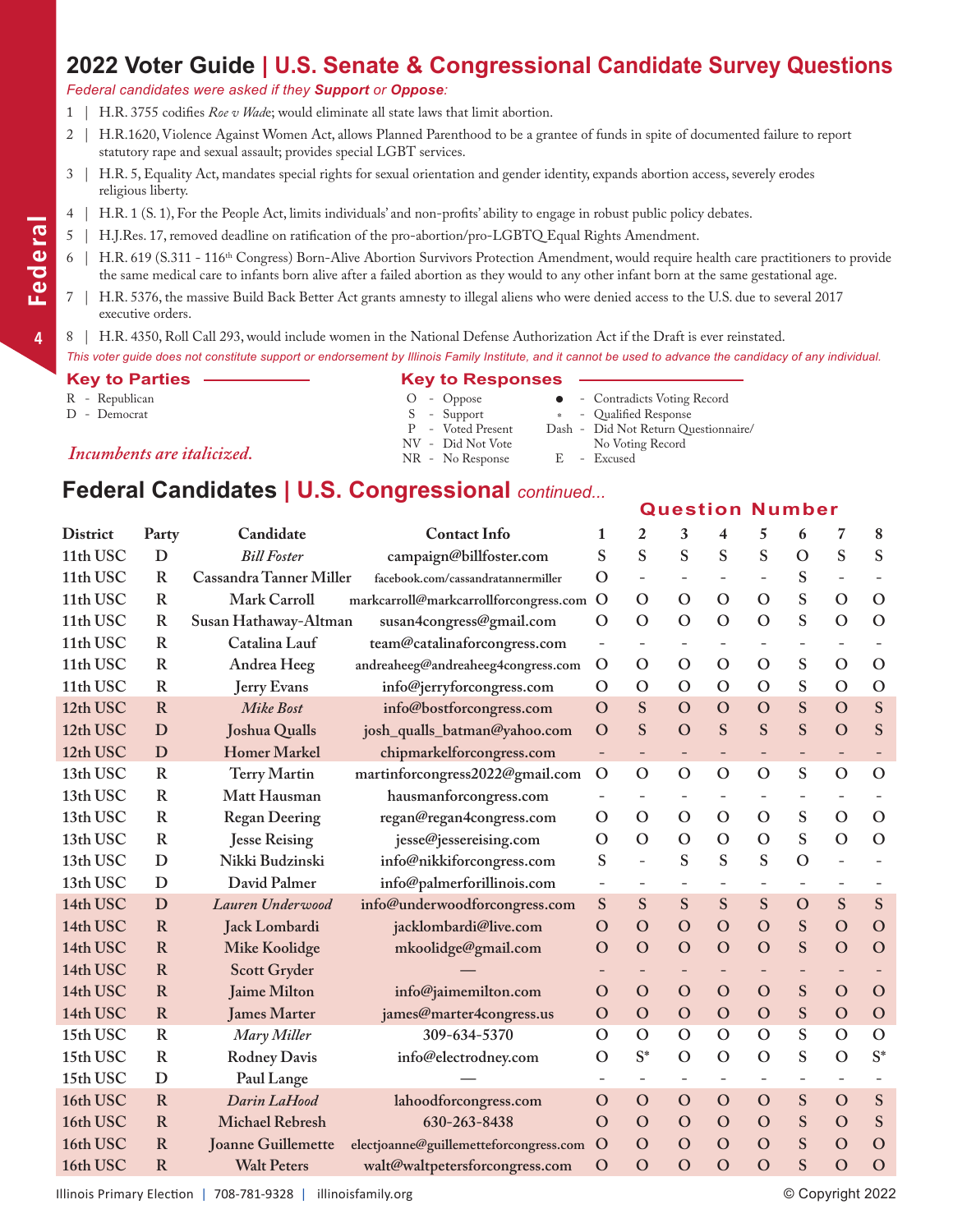#### **Federal Candidates | U.S. Congressional** *continued...*

#### **Question Number**

| <b>District</b> | Party | Candidate              | <b>Contact Info</b>                       |         |   | 3            | 4            |    | o |   | -8 |
|-----------------|-------|------------------------|-------------------------------------------|---------|---|--------------|--------------|----|---|---|----|
| 17th USC        | D     | Jonathan Logemann      | jonathan@jonathanlogemann.com             |         |   |              |              |    |   |   |    |
| 17th USC        | D     | Jacqueline McGowan     | jackie@jackiemcgowan.com                  | S       | S | <sup>S</sup> | <sup>S</sup> | S. | S | S | -S |
| 17th USC        | D     | Marsha Williams        | info@marshawilliamsforcongress.com S      |         | S | <sup>S</sup> | <sup>S</sup> | S  | S | S | -S |
| 17th USC        | D     | Eric Sorensen          | info@ericforillinois.com                  |         |   |              |              |    |   |   |    |
| 17th USC        | D     | Angie Normoyle         | info@normoyleforcongress.com              |         |   |              |              |    |   |   |    |
| 17th USC        | D     | Litesa Wallace         | info@litesawallaceforcongress.com         |         |   |              |              |    |   |   |    |
| 17th USC        | R     | <b>Esther Joy King</b> | estherforcongress.com                     | $\circ$ |   |              |              |    |   |   |    |
| 17th USC        | R     | <b>Charles Helmick</b> | charliehelmickforcongress2022@outlook.com |         |   |              |              |    |   |   |    |
|                 |       |                        |                                           |         |   |              |              |    |   |   |    |

## **2022 PRIMARY ELECTION**

#### Schedule & Registration Deadlines

| Grace Period Registration and Voting (register & vote at certain locations only) |
|----------------------------------------------------------------------------------|
|                                                                                  |
|                                                                                  |
| Vote by Mail                                                                     |
| First day to request vote by mail application March 31, 2022                     |
| Last day to apply (in person) at election authority                              |
|                                                                                  |
| Election Authority will begin mailing out ballots May 19, 2022                   |

**More voter resources:** illinoisfamily.org **Updated online version:** illinoisfamily.org **For additional candidate info:** ivoterguide.com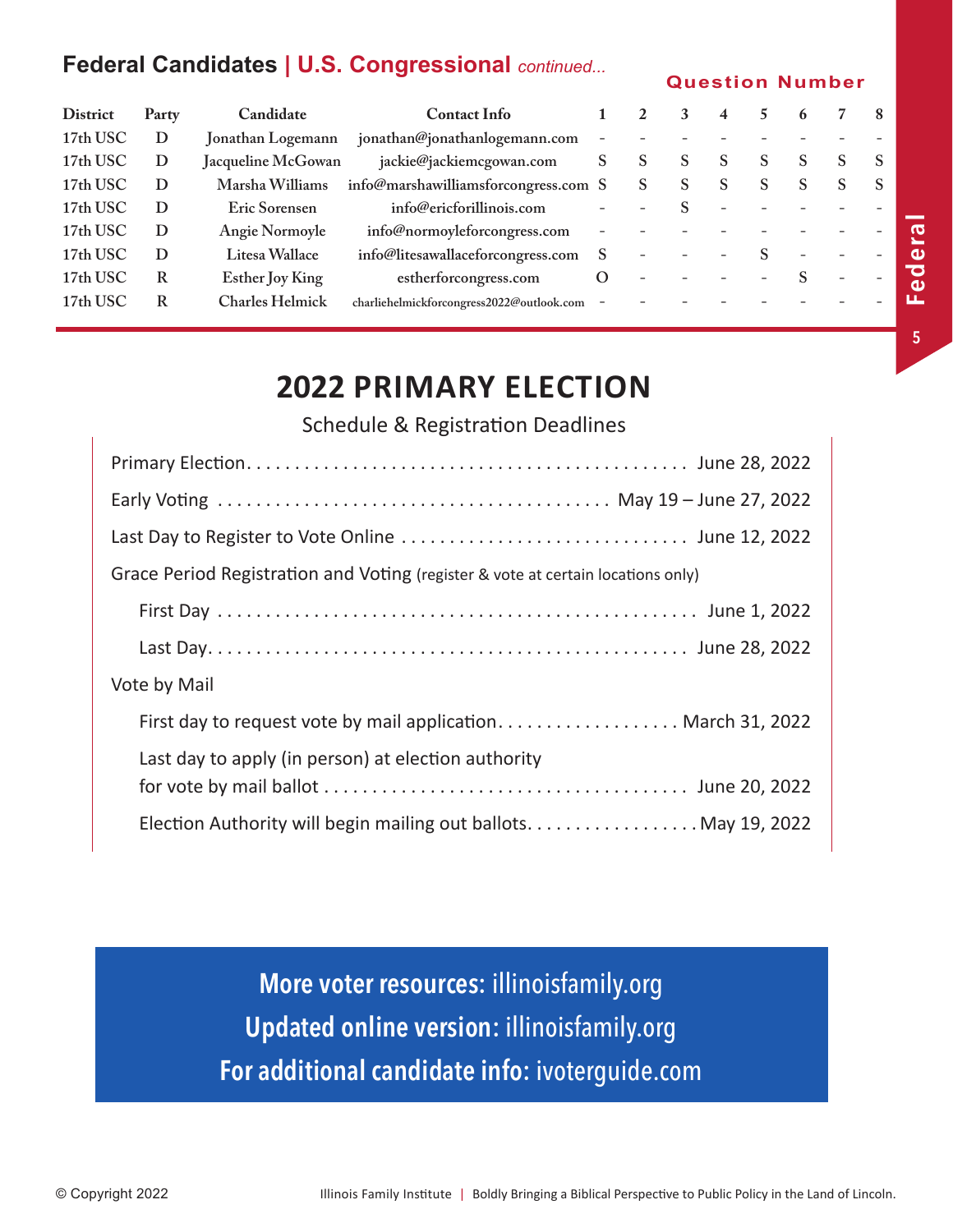### **Board of Elections by County | Phone Numbers**

*For information about your legislative district, voter registration, voting locations or absentee voting, call your county election board at the number listed below.*

| ALEXANDER COUNTY 618-734-7000                                                 |  |
|-------------------------------------------------------------------------------|--|
|                                                                               |  |
|                                                                               |  |
| BROWN COUNTY  217-773-3421                                                    |  |
| BUREAU COUNTY 815-875-2014                                                    |  |
| CALHOUN COUNTY 618-576-2351                                                   |  |
| CARROLL COUNTY  815-244-0221                                                  |  |
|                                                                               |  |
| CHAMPAIGN COUNTY  217-384-3720                                                |  |
| CHRISTIAN COUNTY 217-824-4969                                                 |  |
| CLARK COUNTY  217-826-8311                                                    |  |
|                                                                               |  |
|                                                                               |  |
|                                                                               |  |
|                                                                               |  |
| CRAWFORD COUNTY  618-546-1212                                                 |  |
| CUMBERLAND COUNTY  217-849-2631                                               |  |
| DeKALB COUNTY  815-895-7149                                                   |  |
| DeWITT COUNTY  217-935-7780                                                   |  |
| DOUGLAS COUNTY  217-253-2411                                                  |  |
| $DuPAGE COUNTY \ldots \ldots \ldots \ldots \ldots \ldots \ldots 630-407-5600$ |  |
|                                                                               |  |
|                                                                               |  |
| EFFINGHAM COUNTY 217-342-6535                                                 |  |
|                                                                               |  |
|                                                                               |  |
| FRANKLIN COUNTY 618-438-3221                                                  |  |
|                                                                               |  |
| GALLATIN COUNTY 618-269-3025                                                  |  |
|                                                                               |  |
|                                                                               |  |
| HAMILTON COUNTY 618-643-2721                                                  |  |
| HANCOCK COUNTY 217-357-3911                                                   |  |
| HARDIN COUNTY 618-287-2251                                                    |  |
| HENDERSON COUNTY  309-867-2911                                                |  |
|                                                                               |  |
|                                                                               |  |
|                                                                               |  |
|                                                                               |  |
|                                                                               |  |
|                                                                               |  |
|                                                                               |  |
|                                                                               |  |
|                                                                               |  |
|                                                                               |  |
|                                                                               |  |
|                                                                               |  |
|                                                                               |  |
|                                                                               |  |
|                                                                               |  |
|                                                                               |  |
|                                                                               |  |
| LIVINGSTON COUNTY  815-844-2006                                               |  |
|                                                                               |  |
| MACON COUNTY  217-424-1305                                                    |  |
| MACOUPIN COUNTY 217-854-3214                                                  |  |
|                                                                               |  |

| McDONOUGH COUNTY  309-833-2474   |  |
|----------------------------------|--|
| McHENRY COUNTY  815-334-4242     |  |
|                                  |  |
| MENARD COUNTY 217-632-3201       |  |
| MERCER COUNTY  309-582-7021      |  |
|                                  |  |
| MONTGOMERY COUNTY 217-532-9530   |  |
| MORGAN COUNTY 217-243-8581       |  |
| MOULTRIE COUNTY  217-728-4389    |  |
|                                  |  |
|                                  |  |
|                                  |  |
|                                  |  |
|                                  |  |
|                                  |  |
|                                  |  |
| PUTNAM COUNTY  815-925-7129      |  |
| RANDOLPH COUNTY  618-826-5000    |  |
| RICHLAND COUNTY  618-392-3111    |  |
| ROCK ISLAND COUNTY  309-558-3570 |  |
|                                  |  |
| SANGAMON COUNTY 217-753-6700     |  |
| SCHUYLER COUNTY  217-322-4734    |  |
| SCOTT COUNTY  217-742-3178       |  |
| SHELBY COUNTY  217-774-4421      |  |
|                                  |  |
|                                  |  |
| STEPHENSON COUNTY  815-235-8289  |  |
|                                  |  |
| UNION COUNTY  618-833-5711       |  |
| VERMILION COUNTY  217-554-1900   |  |
|                                  |  |
|                                  |  |
| WASHINGTON COUNTY 618-327-4800   |  |
|                                  |  |
|                                  |  |
| WHITESIDE COUNTY  815-772-5189   |  |
|                                  |  |
| WILLIAMSON COUNTY 618-997-1301   |  |
| WINNEBAGO COUNTY  815-319-4250   |  |
|                                  |  |
|                                  |  |
|                                  |  |

#### **City Board of Election Commissioners**

| BLOOMINGTON $\ldots \ldots \ldots \ldots \ldots \ldots \ldots$ 309-888-5136 |  |
|-----------------------------------------------------------------------------|--|
|                                                                             |  |
|                                                                             |  |
|                                                                             |  |
|                                                                             |  |
|                                                                             |  |
|                                                                             |  |
|                                                                             |  |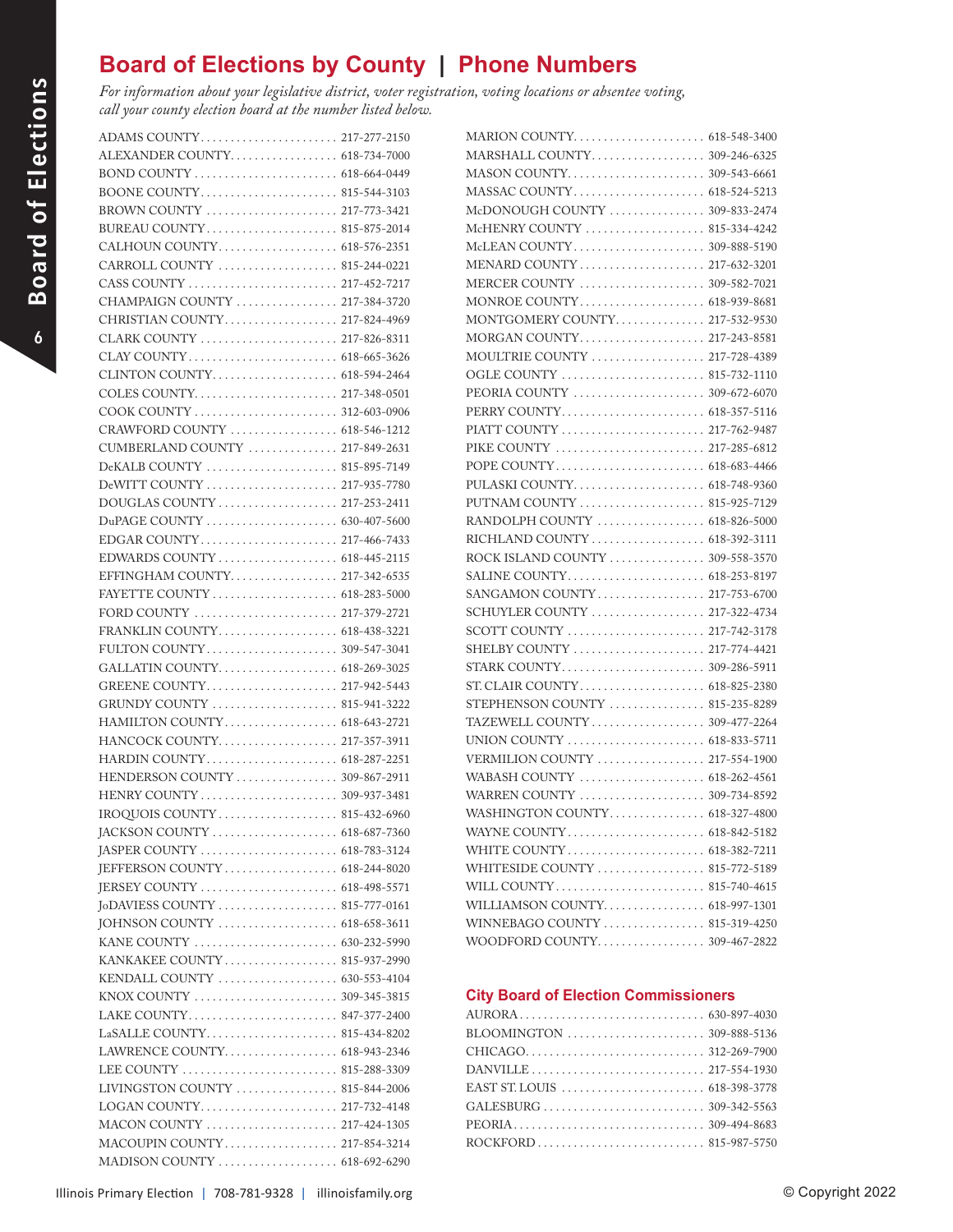#### **2022 Voter Guide | Illinois Statewide Candidate Survey Questions**

#### *State candidates were asked if they Support or Oppose:*

- A | SB 818 requires sex ed in kindergarten to include teaching masturbation and LGBTQ definitions.
- B | HB 156 requires tampons be placed in **boys** public school bathrooms.
- C | HB 3447 felony reduction to misdemeanor for possession of: 40 Oxycodone pills; 40 LSD tabs; 5 Ecstasy pills; <3 gr Heroin, Fentanyl, Meth, PCP; <4 gr Morphine, Petazocine; <5 gr Cocaine.
- D | HB 2789 gives authority to the Dept. of Public Health to close all non-public schools, including homeschools, if health emergency protocols are not followed.
- E | HB 4626 replaces specific gender words (he, she, mother) with non-gender words (they, person who gives birth) in dozens of children-related laws.
- F | HB 370 repealed Parental Notification of Abortion Law so that an underage girl can get an abortion without her parent's knowledge.
- G | SB 828 gives incarcerated felons voting rights.
- H | HB 4116 prevents employers from firing or refusing to hire people who drug test positive for THC.
- I | HB 3195 creates all-gender multiple occupancy public bathrooms.

*This voter guide does not constitute support or endorsement by Illinois Family Institute, and it cannot be used to advance the candidacy of any individual.*

#### **Key to Parties Key to Responses**

- 
- 

#### *Incumbents are italicized.* NV - Did Not Vote No Voting Record<br>
NR - No Response B - Excused

|                | . <i>.</i>      |                                                                                                                                                                                                                                                                |
|----------------|-----------------|----------------------------------------------------------------------------------------------------------------------------------------------------------------------------------------------------------------------------------------------------------------|
| R - Republican | $O$ - Oppose    | • Contradicts Voting Record                                                                                                                                                                                                                                    |
| D - Democrat   | S - Support     | * - Qualified Response                                                                                                                                                                                                                                         |
|                | $\mathbf{v}$ in | $D_{1}$ $D_{2}$ $D_{3}$ $D_{4}$ $D_{5}$ $D_{6}$ $D_{7}$ $D_{8}$ $D_{9}$ $D_{1}$ $D_{1}$ $D_{2}$ $D_{3}$ $D_{4}$ $D_{5}$ $D_{6}$ $D_{7}$ $D_{8}$ $D_{9}$ $D_{1}$ $D_{1}$ $D_{1}$ $D_{1}$ $D_{2}$ $D_{3}$ $D_{4}$ $D_{5}$ $D_{6}$ $D_{7}$ $D_{8}$ $D_{9}$ $D_{1$ |

- D Democrat S Support \* Qualified Response P - Voted Present Dash - Did Not Return Questionnaire/
	-

#### **State Candidates | IL Statewide**

| Office       | Party        | Candidate                 | <b>Contact Info</b>          | A        | B            | $\mathbf C$ | D              | E            | F            | G            | $H$ I    |          |
|--------------|--------------|---------------------------|------------------------------|----------|--------------|-------------|----------------|--------------|--------------|--------------|----------|----------|
| Governor     | R            | <b>Darren Bailey</b>      | darren@baileyforillinois.com | $\Omega$ | $\rm{O}$     | $\mathbf O$ | $\Omega$       | O            | $\Omega$     | $\mathbf O$  | $\Omega$ | $\Omega$ |
| Lt. Governor | $\mathbf R$  | <b>Stephanie Trussell</b> |                              |          |              |             |                |              |              |              |          |          |
| Governor     | $\mathbb{R}$ | Jesse Sullivan            | contact@jessesullivan.com    | $\Omega$ | $\Omega$     | $\mathbf O$ | $\Omega$       | $\mathbf O$  | $\mathbf O$  | $\Omega$     | $\Omega$ | $\Omega$ |
| Lt. Governor | $\mathbb{R}$ | Kathleen Murphy           |                              |          |              |             |                |              |              |              |          |          |
| Governor     | $\mathbf R$  | Max Solomon               | max@maxsolomon.org           | $\Omega$ | $\Omega$     | $\Omega$    | $\Omega$       | O            | $\Omega$     | $\Omega$     | $\Omega$ | $\Omega$ |
| Lt. Governor | $\mathbf R$  | Latasha H. Fields         |                              |          |              |             |                |              |              |              |          |          |
| Governor     | D            | <b>Beverly Miles</b>      | info@miles4governor.com      |          |              |             |                |              |              |              |          |          |
| Lt. Governor | D            | Karla Shaw                |                              |          |              |             |                |              |              |              |          |          |
| Governor     | $\mathbf R$  | Richard C. Irvin          | press@irvinbourne.com        |          |              |             |                |              |              |              |          |          |
| Lt. Governor | $\mathbf R$  | <b>Avery Bourne</b>       |                              | $\Omega$ | $\Omega$     | $\Omega$    | $\Omega$       | $\Omega$     | $\mathbf{O}$ |              | $\Omega$ | $\Omega$ |
| Governor     | $\mathbf R$  | <b>Gary Rabine</b>        | gary@rabineforgovernor.com   | $\Omega$ | $\Omega$     | $\Omega$    | $\Omega$       | O            | $\mathbf O$  | $\mathbf{O}$ | $\Omega$ | $\Omega$ |
| Lt. Governor | $\mathbb{R}$ | Aaron Del Mar             | aaron@rabineforgovernor.com  | O        | O            | $\Omega$    | $\mathbf{O}$   | $\mathbf{O}$ | $\mathbf{O}$ | $\mathbf{O}$ | $\Omega$ | $\Omega$ |
| Governor     | $\mathbf R$  | Paul Schimpf              | info@schimpf4illinois.org    |          |              |             |                |              |              |              |          |          |
| Lt. Governor | $\mathbf R$  | Carolyn Schofield         |                              |          |              |             |                |              |              |              |          |          |
| Governor     | D            | <b>JB</b> Pritzker        |                              | S        | S            |             | $\overline{a}$ | S            | S            |              |          | S        |
| Lt. Governor | D            | Juliana Stratton          |                              | S        | S            |             |                | S            | S            |              |          | S        |
| Office       | Party        | Candidate                 | <b>Contact Info</b>          | A        | <sup>B</sup> | $\mathbf C$ |                |              |              |              | DEFGHI   |          |

| Office                    | Party | Candidate        | <b>Contact Info</b>      |  | A B C D E F G H I                                                                                              |  |  |  |
|---------------------------|-------|------------------|--------------------------|--|----------------------------------------------------------------------------------------------------------------|--|--|--|
| <b>Attorney General R</b> |       | Thomas G. DeVore | info@tomdevore.com       |  |                                                                                                                |  |  |  |
| <b>Attorney General D</b> |       | Kwame Raoul      | $\overline{\phantom{a}}$ |  | $S S - - S S - - S$                                                                                            |  |  |  |
| Attorney General R        |       | <b>Steve Kim</b> | press@KimForAG.com       |  | in de la característica de la característica de la característica de la característica de la característica de |  |  |  |
| <b>Attorney General R</b> |       | David Shestokas  | dave@dave4ag.com         |  | 0 0 0 0 0 0 0 0 0                                                                                              |  |  |  |

© Copyright 2022 Illinois Family Institute | Boldly Bringing a Biblical Perspective to Public Policy in the Land of Lincoln.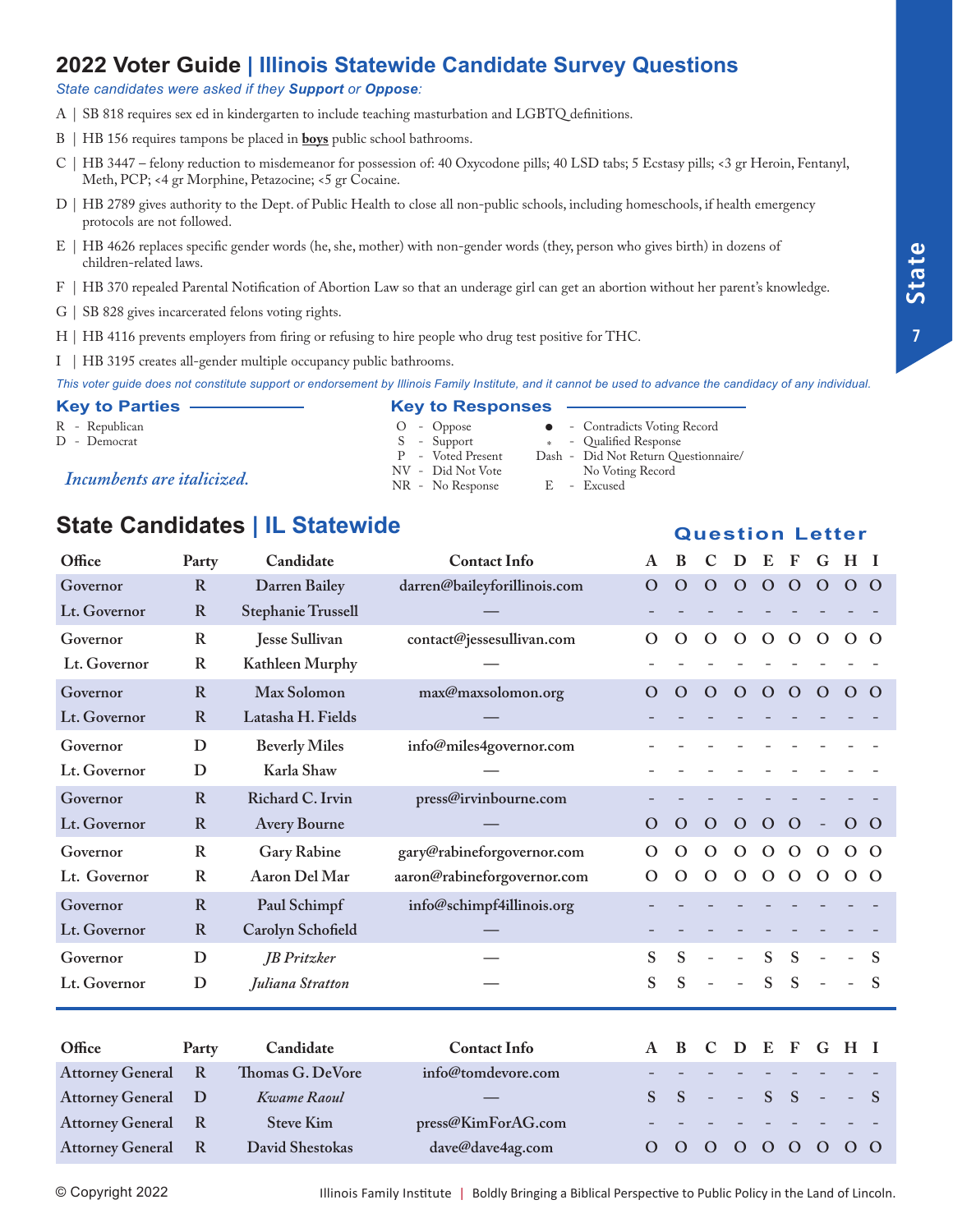#### **2022 Voter Guide | Illinois Statewide & Senate Candidate Survey Questions**

#### *State candidates were asked if they Support or Oppose:*

A | SB 818 requires sex ed in kindergarten to include teaching masturbation and LGBTQ definitions.

- B | HB 156 requires tampons be placed in **boys** public school bathrooms.
- C | HB 3447 felony reduction to misdemeanor for possession of: 40 Oxycodone pills; 40 LSD tabs; 5 Ecstasy pills; <3 gr Heroin, Fentanyl, Meth, PCP; <4 gr Morphine, Petazocine; <5 gr Cocaine.
- D | HB 2789 gives authority to the Dept. of Public Health to close all non-public schools, including homeschools, if health emergency protocols are not followed.
- E | HB 4626 replaces specific gender words (he, she, mother) with non-gender words (they, person who gives birth) in dozens of children-related laws.
- F | HB 370 repealed Parental Notification of Abortion Law so that an underage girl can get an abortion without her parent's knowledge.
- G | SB 828 gives incarcerated felons voting rights.
- H | HB 4116 prevents employers from firing or refusing to hire people who drug test positive for THC.

I | HB 3195 creates all-gender multiple occupancy public bathrooms.

*This voter guide does not constitute support or endorsement by Illinois Family Institute, and it cannot be used to advance the candidacy of any individual.*

- 
- 

#### *Incumbents are italicized.* NV - Did Not Vote No Voting Record<br>
NR - No Response B - Excused

#### **Key to Parties Key to Responses**

- R Republican O Oppose l Contradicts Voting Record S - Support \* - Qualified Response<br>P - Voted Present Dash - Did Not Return Qu P - Voted Present Dash - Did Not Return Questionnaire/
	-
	-

#### **State Candidates | IL Statewide** *continued...*

#### **Office Party Candidate Contact Info A B C D E F G H I Treasurer R Tom Demmer tom@teamdemmer.com O O O O O O O O O Treasurer D** *Michael W. Frerichs* **— S S - - S S - - S Secretary Of State D Sidney Moore info@sidneyforsecretaryofstate.com - - - - - - - - - Secretary Of State D Alexi Giannoulias info@alexiforus.com - - - - - - - - - Secretary Of State D Anna M. Valencia voteannavalencia.com S S - - S S - - S Secretary Of State R Dan Brady dan@votedanbrady.com O O O O O O O O O Secretary Of State R - John C. Milhiser - press@johnmilhiser.com Comptroller R Shannon L. Teresi Press@ShannonTeresi.com - - - - - - - - - Comptroller D** *Susana A. Mendoza* **— S S - - S S - S**

#### **State Candidates | IL Senate**

#### **Question Letter**

| Office | Party | Candidate                     | <b>Contact Info</b>              |    | R            |                          | Ð                        | E                        | F            | $\mathbf{G}$             | НI                       |        |
|--------|-------|-------------------------------|----------------------------------|----|--------------|--------------------------|--------------------------|--------------------------|--------------|--------------------------|--------------------------|--------|
| 1st SS | D     | <b>Javier Loera Cervantes</b> | cervantesforsenate2023@gmail.com | S. | -S           | $\overline{\phantom{a}}$ | $\overline{\phantom{a}}$ | <sub>S</sub>             | -S           | $\overline{\phantom{a}}$ | $- S$                    |        |
| 2nd SS | D     | Omar Aquino                   | aquino.senate2il@gmail.com       | S. | <sup>S</sup> | $\overline{\phantom{a}}$ | S                        | <sub>S</sub>             | -S           | $\overline{\phantom{a}}$ | S S                      |        |
| 2nd SS | D     | <b>Wilson Vazquez</b>         |                                  |    |              |                          |                          |                          |              |                          |                          |        |
| 2nd SS | D     | Wilmer Maldonado              |                                  |    |              |                          |                          |                          |              |                          |                          |        |
| 3rd SS | D     | <i>Mattie Hunter</i>          | senator03SSrict@gmail.com        |    | <sup>S</sup> | S                        | <sub>S</sub>             | $\overline{\phantom{a}}$ | - S          | $\overline{\phantom{a}}$ | $S =$                    |        |
| 4th SS | D     | Kimberly Lightford            | 708-632-4500                     |    | -S           | $\overline{\phantom{a}}$ | <sub>S</sub>             | $\equiv$                 | <sup>S</sup> | $\overline{\phantom{a}}$ | $P$ .                    | $\sim$ |
| 5th SS | D     | Patricia Van Pelt             | d.o.5senvanpelt@gmail.com        |    | <sub>S</sub> | <sub>S</sub>             | $\overline{\phantom{0}}$ | $\overline{a}$           | S.           | S                        |                          |        |
| 6th SS | D     | Sara Feigenholtz              | campaign@sarafeigenholtz.com     |    | <b>S</b>     | S                        | $\overline{\phantom{a}}$ | S                        | S            | $\overline{\phantom{a}}$ | $\overline{\phantom{0}}$ |        |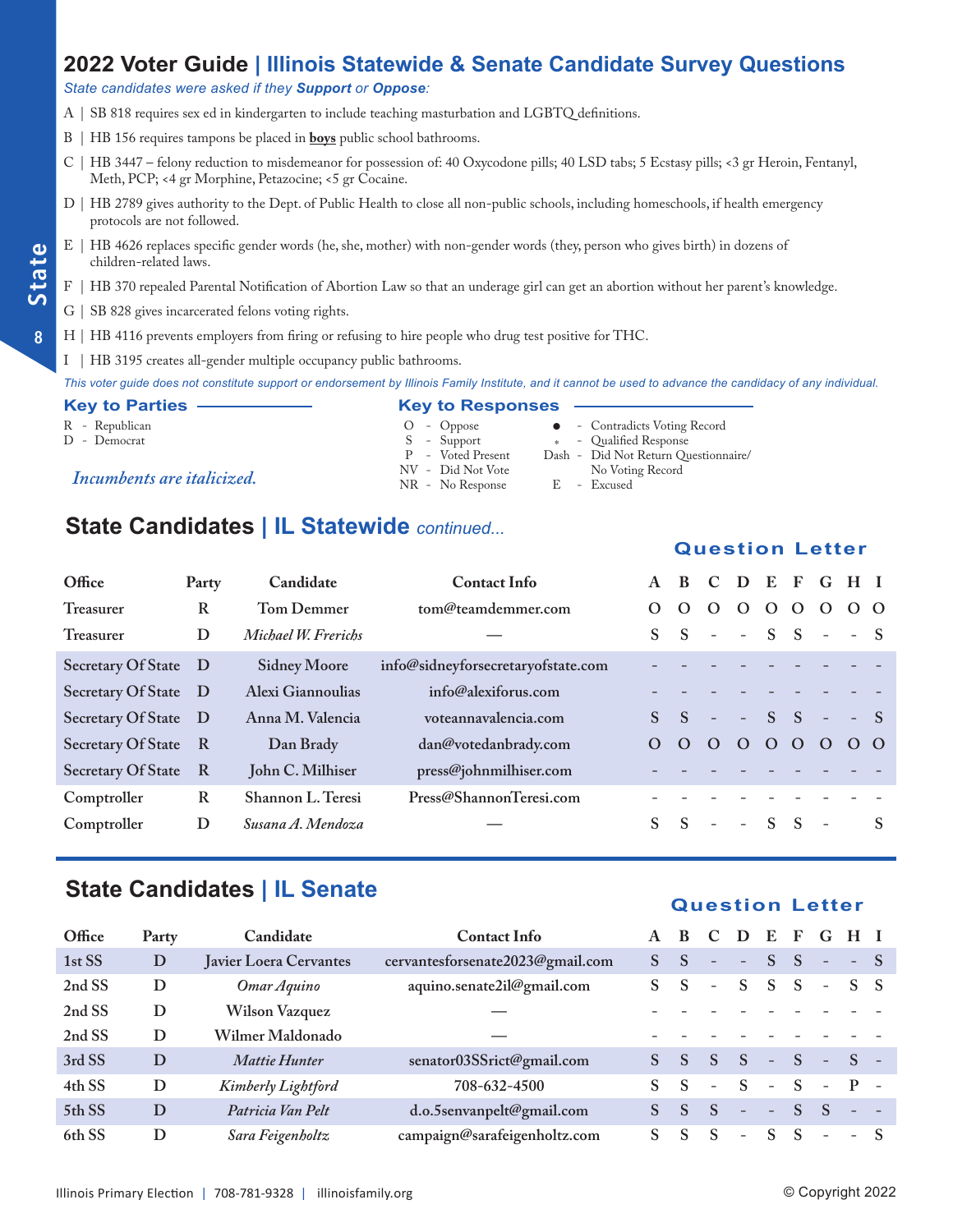#### **Office Party Candidate Contact Info A B C D E F G H I 7th SS D** *Mike Simmons* **simmons@senatedem.illinois.gov S S S - S S S - S 8th SS D** *Ram Villivalam* **villivalam@senatedem.illinois.gov S S - - S S - - S 9th SS D** *Laura Fine* **laura@senatorfine.com S S S - S S - - S 10th SS D** *Robert Martwick* **rob@robertmartwick.com S S - - S S - - S 10th SS D Erin Jones erinjonesfor10@gmail.com O O O O O O - O O 11th SS D Mike Porfirio — - - - - - - - - - 12th SS D** *Celina Villanueva* **campaign@celinavillanueva.com S S S - S S - - S 12th SS D Javier Yañez joinus@javierforsenate.com - - - - - - - - - 13th SS D** *Robert Peters* **info@senatorrobertpeters.com S S S - S S S - S 14th SS D** *Emil Jones* **773-995-7748 NV S - - - S - - - 15th SS D** *Napoleon Harris* **708-893-0552 S S - S - NV - S - 16th SS D Lamont Raymond Williams lrw4il16@gmail.com S S - - S S - - S 16th SS D Willie Preston wpreston27@gmail.com - - - - - - - - - 17th SS D** *Elgie Sims* **esims@senatorelgiesims.com S S S - S S - - S 18th SS D** *Bill Cunningham* **bill@billcunningham.com S S - S - O - S - 18th SS R Christine Shanahan McGovern christine@shanahanmcgovernforsenate.com O O O O O O O O O 19th SS D** *Michael Hastings* **campaign@hastingsforillinois.com S S - P - NV - S - 19th SS R Patrick Sheehan Info@sheehan4senate.com - - - - - - - - - 20th SS D** *Cristina Pacione-Zayas* **senatedistrict20@outlook.com S S S - S S S - S 21st SS D** *Laura Ellman* **campaign@ellmanforillinois.com S S - - S S - - S 21st SS R Kathleen Murray kathleen@electkathleen murray.com O O O O O O O O O 22nd SS D** *Cristina Castro* **847-214-8864 S S - S S S - S S 23rd SS D** *Suzy Glowiak Hilton* **suzy@suzyforsenate.com S S - - S S - - S 23rd SS R Dennis Reboletti volunteer@dennisreboletti.com - - - - - - - - - 24th SS R Seth Lewis — O O O O O O - O O 25th SS D** *Karina Villa* **villacampaign@gmail.com S S - - S S - - S 25th SS R Heather Brown heatherbrown4senator25@gmail.com O O O O O O O O O 26th SS R** *Dan McConchie* **dan@senatormcconchie.com O O - O - O - O - 26th SS D Maria Peterson elaine@mariapetersonforsenate.com S S - - S S - - S 27th SS D** *Ann Gillespie* **ann@annforillinois.org S S - - S S - - S 27th SS R Bill Robertson — - - - - - - - - - 27th SS R Joshua Alvarado contact@alvarado4illinois.com O O O O O O O O O 28th SS D** *Laura Murphy* **murphy@senatedem.illinois.gov S S - S S S - P S 29th SS D** *Julie Morrison* **info@juliemorrisonforstatesenate.com S S - - S S - - S 30th SS D** *Adriane Johnson* **johnson@senatedem.illinois.gov S S - - S S S - S 31st SS D Sam Yingling samyingling@gmail.com S S NV S S S S NV S 31st SS R Adam Solano adam@solanoforsenate.com - - - - - - - - - 31st SS D Mary Edly-Allen info@maryforil31.com - - - - - - - - - 32nd SS R** *Craig Wilcox* **team@electcolonelcraigwilcox.com O O O O O O O O O 33rd SS R** *Donald DeWitte* **donaldpdewitte@gmail.com O O O O O O O O O 34th SS D** *Steve Stadelman* **Info@SteveStadelman.com S S - - S S - - S 34th SS R Juan Reyes — - - - - - - - - -**

#### **State Candidates | IL Senate** *continued...*

#### **Question Letter**

**State**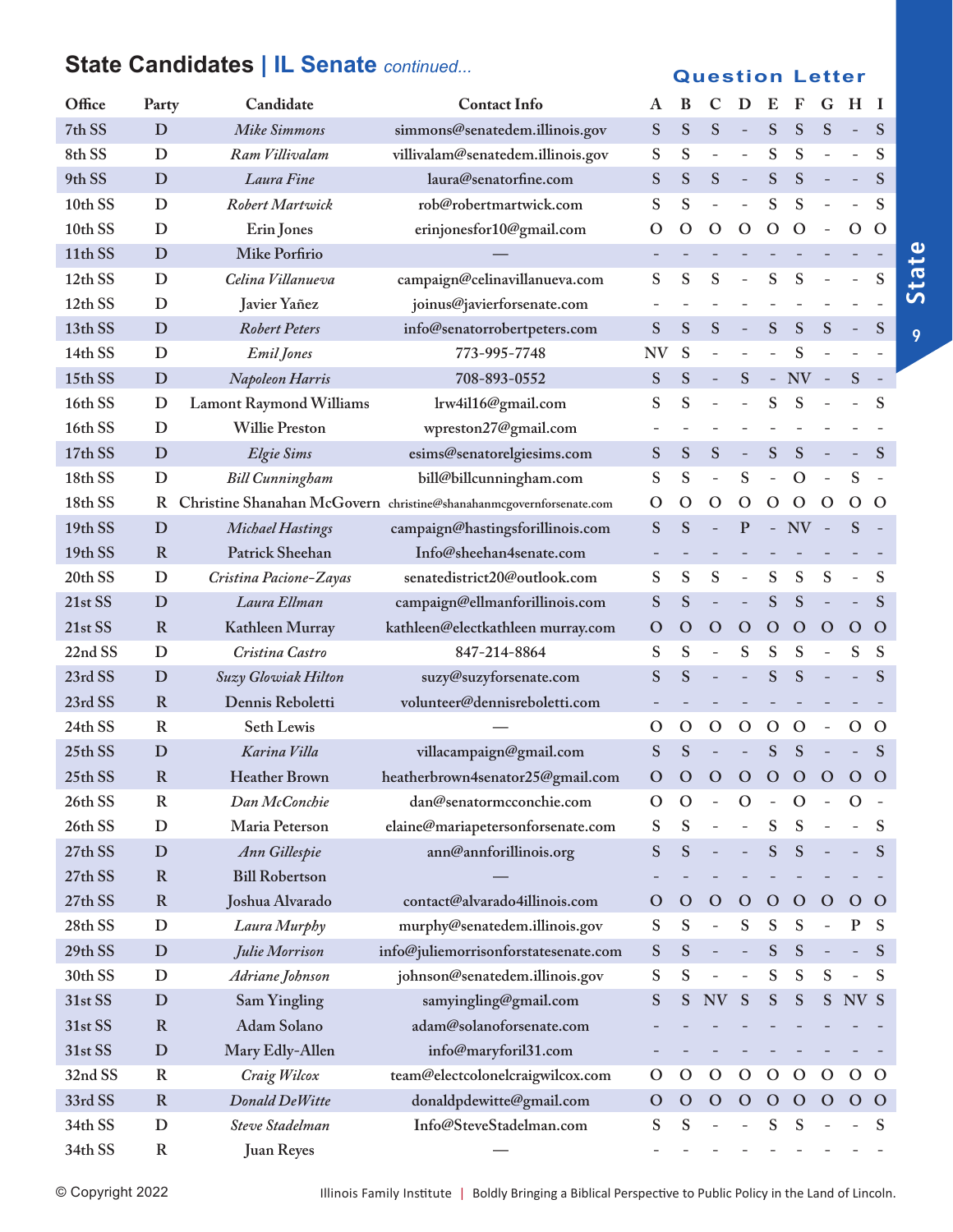#### **2022 Voter Guide | Illinois Senate & House Candidate Survey Questions**

#### *State candidates were asked if they Support or Oppose:*

A | SB 818 requires sex ed in kindergarten to include teaching masturbation and LGBTQ definitions.

- B | HB 156 requires tampons be placed in **boys** public school bathrooms.
- C | HB 3447 felony reduction to misdemeanor for possession of: 40 Oxycodone pills; 40 LSD tabs; 5 Ecstasy pills; <3 gr Heroin, Fentanyl, Meth, PCP; <4 gr Morphine, Petazocine; <5 gr Cocaine.
- D | HB 2789 gives authority to the Dept. of Public Health to close all non-public schools, including homeschools, if health emergency protocols are not followed.
- E | HB 4626 replaces specific gender words (he, she, mother) with non-gender words (they, person who gives birth) in dozens of children-related laws.
- F | HB 370 repealed Parental Notification of Abortion Law so that an underage girl can get an abortion without her parent's knowledge.
- G | SB 828 gives incarcerated felons voting rights.
- H | HB 4116 prevents employers from firing or refusing to hire people who drug test positive for THC.

I | HB 3195 creates all-gender multiple occupancy public bathrooms.

*This voter guide does not constitute support or endorsement by Illinois Family Institute, and it cannot be used to advance the candidacy of any individual.*

| <b>Key to Parties</b>      | <b>Key to Responses</b> |                                      |
|----------------------------|-------------------------|--------------------------------------|
| R - Republican             | $O$ - Oppose            | • Contradicts Voting Record          |
| D - Democrat               | S - Support             | * - Qualified Response               |
|                            | P - Voted Present       | Dash - Did Not Return Questionnaire/ |
| Incumbents are italicized. | NV - Did Not Vote       | No Voting Record                     |
|                            | NR - No Response        | - Excused<br>-E                      |

#### **State Candidates | IL Senate** *continued...*

#### **Office Party Candidate Contact Info A B C D E F G H I 35th SS R** *Dave Syverson* **sen1@aol.com O O O O O O O O O 35th SS R Eli Nicolosi eli@elinicolosi.com O O O O O O O O O 36th SS D** *Michael Halpin* **RepHalpin@gmail.com S S O S S S - S S 36th SS R Glen Evans ourvotematters2@gmail.com O O O O O O O O O 36th SS R Mike Thoms thomsmike@aol.com O O O O O O O O O 37th SS R** *Win Stoller* **win@winstoller.com O O O O O O O O O 37th SS R Brett Nicklaus brett@nicklausforillinois.com O O O O O O O O O 38th SS R** *Sue Rezin* **senatorrezin@gmail.com O O - O - O - O - 39th SS D** *Don Harmon* **harmon@senatedem.illinois.gov S S - S S S - S S 40th SS D** *Patrick Joyce* **joyce@senatedem.illinois.gov S S - - S O - - S 40th SS R Krystyna Vela vela@krystynaforillinois.com O O O O O O O O O 40th SS R Philip Nagel phil@nagelforillinoissenate.com O O O O O O O O O 41st SS R** *John Curran* **senatorcurran@gmail.com O NV - - - O - - - 42nd SS D** *Linda Holmes* **info@lindaholmesforsenate.com S S - S S S - S S 42nd SS R Paul Santucci 630-403-8246 - - - - - - - - - 43rd SS R Diane Harris theprecinct23@gmail.com O O O O O O O O O 43rd SS R Michelle Lee — - - - - - - - - - 43rd SS D Rachel Ventura rachel@electventura.com S S - - S S - - S 43rd SS D Eric Mattson — - - - - - - - - - 44th SS R** *Sally Turner* **senatorturner@gmail.com O O - - - O - - - 45th SS R** *Andrew Chesney* **info@chesneyforillinois.com O O O O O O O O O 46th SS D** *David Koehler* **309-677-0120 S S - - S S S - S 46th SS R Desi Anderson desianderson3030@gmail.com O O O O O O O O O 47th SS R** *Neil Anderson* **senatorneilanderson@gmail.com O O - - - O - - -**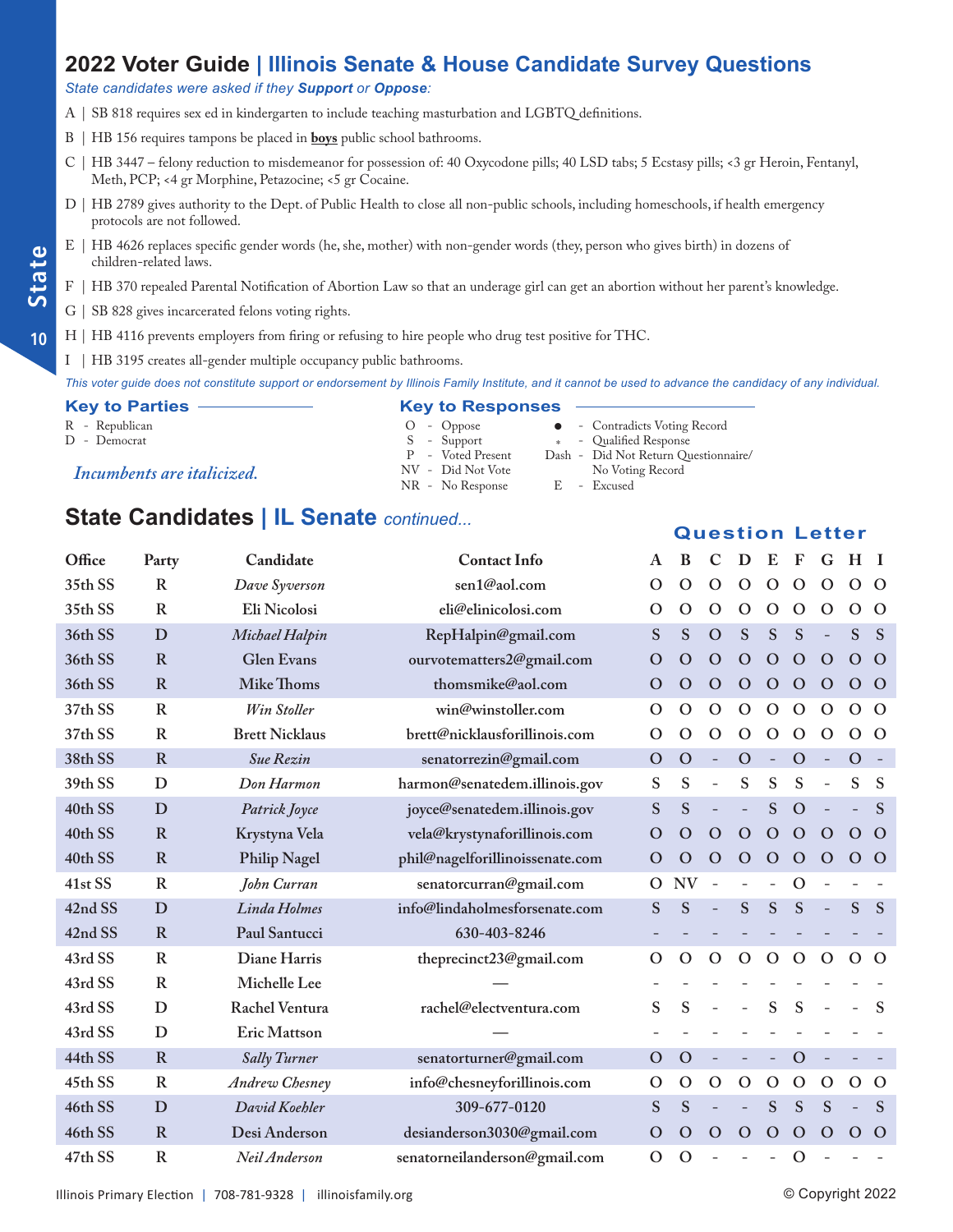#### **State Candidates | IL Senate** *continued...* **Question Letter**

| Office  | Party        | Candidate                   | <b>Contact Info</b>                      | $\mathbf{A}$             | B        | C                        | D                        | E             | F              | G                        | H                        |              |
|---------|--------------|-----------------------------|------------------------------------------|--------------------------|----------|--------------------------|--------------------------|---------------|----------------|--------------------------|--------------------------|--------------|
| 48th SS | D            | Doris Turner                | Turner@senatedem.illinois.gov            | S                        | S        |                          |                          | S             | S              | $\equiv$                 | $\overline{\phantom{a}}$ | S            |
| 48th SS | R            | Sandy Hamilton              |                                          | $\overline{\phantom{a}}$ |          |                          |                          | $\mathbf O$   |                |                          | E                        |              |
| 49th SS | D            | Meg Loughran Cappel         | comms@megforillinois.com                 | S                        | S        |                          | $\overline{\phantom{a}}$ | S             | $\Omega$       |                          | $\qquad \qquad -$        | S            |
| 49th SS | $\mathbb{R}$ | Felicity Joy Solomon        | felicityjoy@kingdomconservativeparty.com | $\Omega$                 | O        | $\Omega$                 | $\Omega$                 | $\Omega$      | $\Omega$       | $\Omega$                 | $\Omega$                 | $\Omega$     |
| 49th SS | $\mathbb{R}$ | <b>Stacey Keagle</b>        | stacey@keagleforstatesenate.com          | $\mathcal{O}$            | O        | $\Omega$                 | $\Omega$                 | $\Omega$      | $\mathbf O$    | $\Omega$                 | $\Omega$                 | $\Omega$     |
| 49th SS | R            | <b>James Lawson</b>         | james@lawsonforillinois.com              | $O^*$                    | $O^*$    | $O^*$                    | $O^*$                    | $\mathcal{O}$ | $O^*$          | $\Omega$                 | $O^*$                    | $\Omega$     |
| 50th SS | $\mathbf R$  | Jil Tracy                   | tracy@ilsenategop.org                    | $\Omega$                 | $\rm{O}$ |                          | $\mathbf O$              |               | $\Omega$       |                          | $\Omega$                 |              |
| 51st SS | $\mathbf R$  | Chapin Rose                 | roseforsenate@gmail.com                  | O                        | $\Omega$ | $\Omega$                 | $\Omega$                 | $\Omega$      | $\mathcal{O}$  | $\Omega$                 | $\Omega$                 | $\Omega$     |
| 52nd SS | D            | <b>Scott Bennett</b>        | 217-355-5252                             | NV                       | S        |                          |                          |               | S              |                          |                          |              |
| 53rd SS | $\mathbf R$  | Jason Barickman             | jason@jasonbarickman.org                 | $\Omega$                 | $\Omega$ |                          | $\Omega$                 |               | $\mathbf O$    | $\overline{\phantom{a}}$ | S                        |              |
| 54th SS | $\mathbf R$  | Steve McClure               | stevemcclure2@gmail.com                  | $\Omega$                 | $\Omega$ | $\Omega$                 | $\Omega$                 | $\Omega$      | $\overline{O}$ | $\Omega$                 | $\Omega$                 | $\Omega$     |
| 54th SS | $\mathbf R$  | <b>Donald Debolt</b>        | don@dondebolt.com                        | $\Omega$                 | $\rm{O}$ | $\Omega$                 | $\mathbf{O}$             | $\mathbf O$   | $\Omega$       | $\Omega$                 | $\Omega$                 | $\Omega$     |
| 55th SS | R            | Jason Plummer               | events@jasonplummer.com                  | $\Omega$                 | O        | $\Omega$                 | $\Omega$                 | $\mathbf O$   | $\mathcal{O}$  | $\mathbf O$              | $\Omega$                 | $\Omega$     |
| 56th SS | D            | Rachelle Crowe              | rachelleforsenate@gmail.com              | <b>NV</b>                | S        |                          |                          |               | $\Omega$       |                          |                          |              |
| 56th SS | R            | <b>Erica Conway Harriss</b> | erica.harriss@gmail.com                  | $\Omega$                 | $\rm{O}$ | $\Omega$                 | $\Omega$                 | $\Omega$      | $\Omega$       | $\mathbf O$              | $\mathbf O$              | $\Omega$     |
| 57th SS | D            | Christopher Belt            | info@senatorbelt.com                     | S                        | S        | $\overline{\phantom{a}}$ | S                        |               | S NV           | $\sim$                   |                          | <sup>S</sup> |
| 57th SS | $\mathbf R$  | <b>Wavey Lester</b>         | Wavey@Lester4Senate.com                  |                          |          |                          |                          |               |                |                          |                          |              |
| 58th SS | $\mathbf R$  | Terri Bryant                | bryantforillinois@gmail.com              | $\Omega$                 | $\rm{O}$ | $\Omega$                 | $\Omega$                 | $\Omega$      | $\Omega$       | $\Omega$                 | $\Omega$                 | $\Omega$     |
| 59th SS | $\mathbf R$  | Dale Fowler                 | senatorfowler59@gmail.com                | $\Omega$                 | $\Omega$ |                          |                          |               | O              |                          |                          |              |

## **State Candidates | IL House of Representatives Accepts Accepts Accepts** Question Letter

| Office  | Party       | Candidate                  | <b>Contact Info</b>          | A | B         | C        | D            | E | F | G                        | $H_{\parallel}$ |                |
|---------|-------------|----------------------------|------------------------------|---|-----------|----------|--------------|---|---|--------------------------|-----------------|----------------|
| 1st SR  | D           | <b>Aaron Ortiz</b>         | district@repaaronortiz.com   | S | S         | S        | S            | S | S | $\overline{\phantom{a}}$ | S               | <sup>S</sup>   |
| 2nd SR  | D           | Elizabeth Hernandez        | repehernandez@yahoo.com      | S | S         | S        | S            | S | S | $\equiv$                 | S               | <sub>S</sub>   |
| 3rd SR  | D           | Eva Dina Delgado           | StateRepDelgado@gmail.com    | S | S         | S        | S            | S | S | $\overline{\phantom{a}}$ | S               | <sup>S</sup>   |
| 3rd SR  | $\mathbf R$ | Jonathan Serrano           | 847-901-2230                 |   |           |          |              |   |   |                          |                 |                |
| 4th SR  | $\mathbf R$ | <b>JD</b> Sloat            |                              |   |           |          |              |   |   |                          |                 |                |
| 4th SR  | D           | <b>Hector Villafuerte</b>  | hector4staterep@gmail.com    |   |           |          |              |   |   |                          |                 |                |
| 4th SR  | D           | Lilian Jimenez             | LilianForStateRep@gmail.com  | S | S         |          |              | S | S |                          |                 |                |
| 4th SR  | D           | Manuel Jimenez Jr          | Manuel4StateRep@gmail.com    | O | O         | $\Omega$ | O            | O | S | $\Omega$                 | $\Omega$        | $\overline{O}$ |
| 5th SR  | D           | <b>Lamont Robinson</b>     | votelamontrobinson@gmail.com | S | S         | S        | S            | S | S | S                        | $\mathbf{A}$    | - S            |
| 6th SR  | D           | Sonya Harper               | repsonyaharper@gmail.com     | S | S         | S        | S            | S | S | S                        | S               | <sub>S</sub>   |
| 6th SR  | D           | Carolynn Crump             |                              |   |           |          |              |   |   |                          |                 |                |
| 7th SR  | D           | <b>Emanuel Chris Welch</b> | welchforrep@gmail.com        | S | S         | S        | S            | S | S | S                        | S               | -S             |
| 7th SR  | $\mathbf R$ | <b>Eddie Kornegay</b>      | info@citizensforkornegay.com |   |           |          |              |   |   |                          |                 |                |
| 8th SR  | D           | La Shawn Ford              | repford@lashawnford.com      | S | S         | S        | S            | S | S | S                        | S               | <sub>S</sub>   |
| 9th SR  | D           | Lakesia Collins            | office@lakesiacollins.com    | S | S         | S        | S            | S | S | S                        | S               | <sub>S</sub>   |
| 10th SR | D           | Jawaharial Williams        | RepWilliamsOffice@gmail.com  | S | <b>NV</b> | S        | <sub>S</sub> | S | S | $\overline{\phantom{a}}$ | S               | <sub>S</sub>   |
| 11th SR | D           | Ann Williams               | ann@repannwilliams.com       | S | S         | S        | S            | S | S | S                        | S               | S              |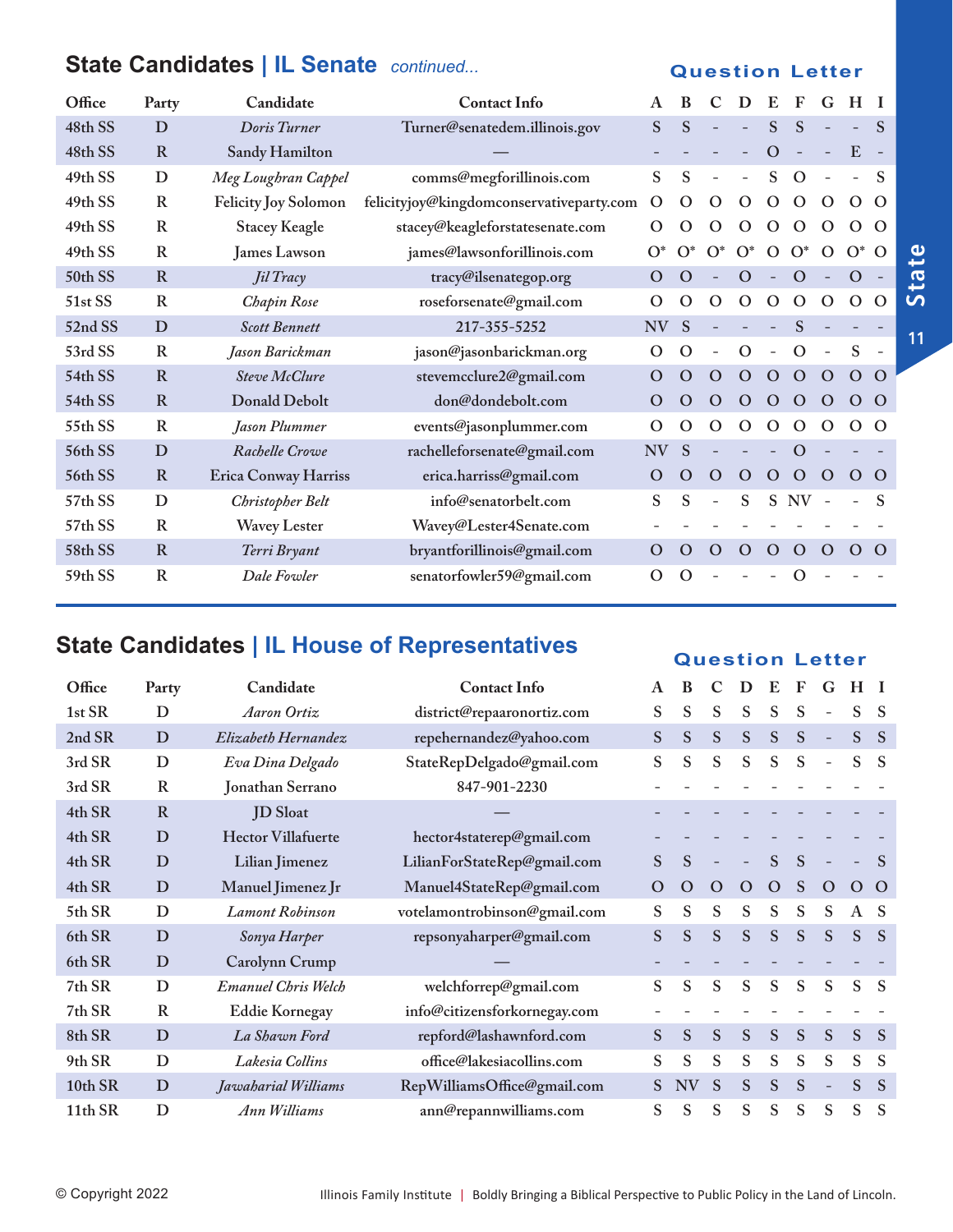#### *State candidates were asked if they Support or Oppose:*

- A | SB 818 requires sex ed in kindergarten to include teaching masturbation and LGBTQ definitions.
- B | HB 156 requires tampons be placed in **boys** public school bathrooms.
- C | HB 3447 felony reduction to misdemeanor for possession of: 40 Oxycodone pills; 40 LSD tabs; 5 Ecstasy pills; <3 gr Heroin, Fentanyl, Meth, PCP; <4 gr Morphine, Petazocine; <5 gr Cocaine.
- D | HB 2789 gives authority to the Dept. of Public Health to close all non-public schools, including homeschools, if health emergency protocols are not followed.
- E | HB 4626 replaces specific gender words (he, she, mother) with non-gender words (they, person who gives birth) in dozens of children-related laws.
- F | HB 370 repealed Parental Notification of Abortion Law so that an underage girl can get an abortion without her parent's knowledge.
- G | SB 828 gives incarcerated felons voting rights.
- H | HB 4116 prevents employers from firing or refusing to hire people who drug test positive for THC.
- I | HB 3195 creates all-gender multiple occupancy public bathrooms.

*This voter guide does not constitute support or endorsement by Illinois Family Institute, and it cannot be used to advance the candidacy of any individual.*

| <b>Key to Parties</b>      | <b>Key to Responses</b> |    |                                      |
|----------------------------|-------------------------|----|--------------------------------------|
| R - Republican             | $O$ - Oppose            |    | • Contradicts Voting Record          |
| D - Democrat               | S - Support             |    | * - Qualified Response               |
|                            | P - Voted Present       |    | Dash - Did Not Return Questionnaire/ |
|                            | NV - Did Not Vote       |    | No Voting Record                     |
| Incumbents are italicized. | $NR - No$ Response      | Е. | - Excused                            |

#### **State Candidates | IL House of Representatives** *continued...*

| Office  | Party        | Candidate                 | <b>Contact Info</b>         | $\mathbf A$              | B             | $\mathbf C$ | D             | E             | F            | G                        | H            | - 1         |
|---------|--------------|---------------------------|-----------------------------|--------------------------|---------------|-------------|---------------|---------------|--------------|--------------------------|--------------|-------------|
| 12th SR | D            | Margaret Croke            | info@repcroke.com           | S                        | S             | S           | S             | S             | S            | S                        | S            | S           |
| 12th SR | $\mathbf R$  | George Kemper             | kemperforillinois@gmail.com | $\mathbf O$              | $\Omega$      | $\mathbf O$ | $\Omega$      | $\mathbf{O}$  | $\mathbf O$  | $\Omega$                 | S            | $\Omega$    |
| 13th SR | D            | <b>Andrew Peters</b>      |                             |                          |               |             |               |               |              |                          |              |             |
| 13th SR | D            | <b>Joseph Struck</b>      | struckforstaterep@gmail.com |                          |               |             |               |               | S            |                          |              |             |
| 13th SR | $\mathbb{R}$ | Alper Turan               | sepehrifar@yahoo.com        | $\mathcal{O}$            | $\Omega$      | $\Omega$    | $\mathcal{O}$ | $\Omega$      | $\mathbf{O}$ | $\mathbf{O}$             | $\Omega$     | $\Omega$    |
| 13th SR | D            | Eileen Dordek             | friends@eileendordek.org    | S                        | S             |             |               | ${\bf S}$     | S            |                          |              | S           |
| 13th SR | D            | Hoan Huynh                | info@votehoan.com           | $\overline{\phantom{a}}$ | S             |             |               | ${\bf S}$     | ${\bf S}$    | ÷                        |              | S           |
| 13th SR | D            | Fernando Mojica           | hello@sergioforillinois.com | S                        | ${\bf S}$     |             |               | ${\bf S}$     | ${\bf S}$    |                          |              | S           |
| 14th SR | D            | Kelly Cassidy             | repcassidy@gmail.com        | S                        | S             | S           | S             | S             | S            | S                        | S            | S           |
| 15th SR | $\mathbb{R}$ | Mark R. Albers            | markalbersfor15@gmail.com   | $\mathbf O$              | $\mathcal{O}$ | $\mathbf O$ | O             | $\mathcal{O}$ | $\mathbf{O}$ | $\mathbf{O}$             | $\mathbf{O}$ | $\Omega$    |
| 15th SR | D            | Michael Kelly             | Kellyfor15@gmail.com        | ${\bf S}$                | S             |             |               | S             | S            | $\overline{a}$           | S            | S           |
| 15th SR | D            | Michael Rabbitt           | info@michaelprabbitt.com    |                          |               |             |               |               |              |                          |              |             |
| 16th SR | D            | Denyse Wang Stoneback     | info@denyseforstaterep.com  | S                        | S             | S           | S             | S             | S            | S                        | S            | S           |
| 16th SR | $\mathbf R$  | <b>Vince Romano</b>       | Vincent@RomanoforRep.com    |                          |               |             |               |               |              |                          |              |             |
| 16th SR | D            | <b>Kevin Olickal</b>      | info@kevinolickal.com       |                          |               |             |               |               | ${\bf S}$    |                          |              |             |
| 17th SR | D            | Jennifer Gong-Gershowitz  | Jen@JenGGforRep.com         | S                        | S             | S           | S             | S             | S            | $\overline{\phantom{a}}$ | S            | S           |
| 17th SR | $\mathbb{R}$ | <b>Bradley Martin</b>     |                             |                          |               |             |               |               |              |                          |              |             |
| 18th SR | D            | Robyn Gabel               | maddy@robyngabel.com        | S                        | ${\bf S}$     | S           | ${\bf S}$     | ${\bf S}$     | S            | $\overline{\phantom{a}}$ | ${\bf S}$    | S           |
| 18th SR | $\mathbf R$  | <b>Charles Hutchinson</b> | hutchinson@reagan.com       | $\mathbf O$              | $\mathbf O$   | $\mathbf O$ | $\mathbf O$   | $\mathbf O$   | $\mathbf O$  | $\Omega$                 | $\mathbf O$  | $\mathbf O$ |
| 19th SR | D            | Lindsey LaPointe          | lapointefor19@gmail.com     | S                        | S             | S           | S             | ${\bf S}$     | S            | $\bar{ }$                | S            | S           |
| 19th SR | D            | Tina Wallace              | tinaFor19@gmail.com         |                          |               |             |               |               |              |                          |              |             |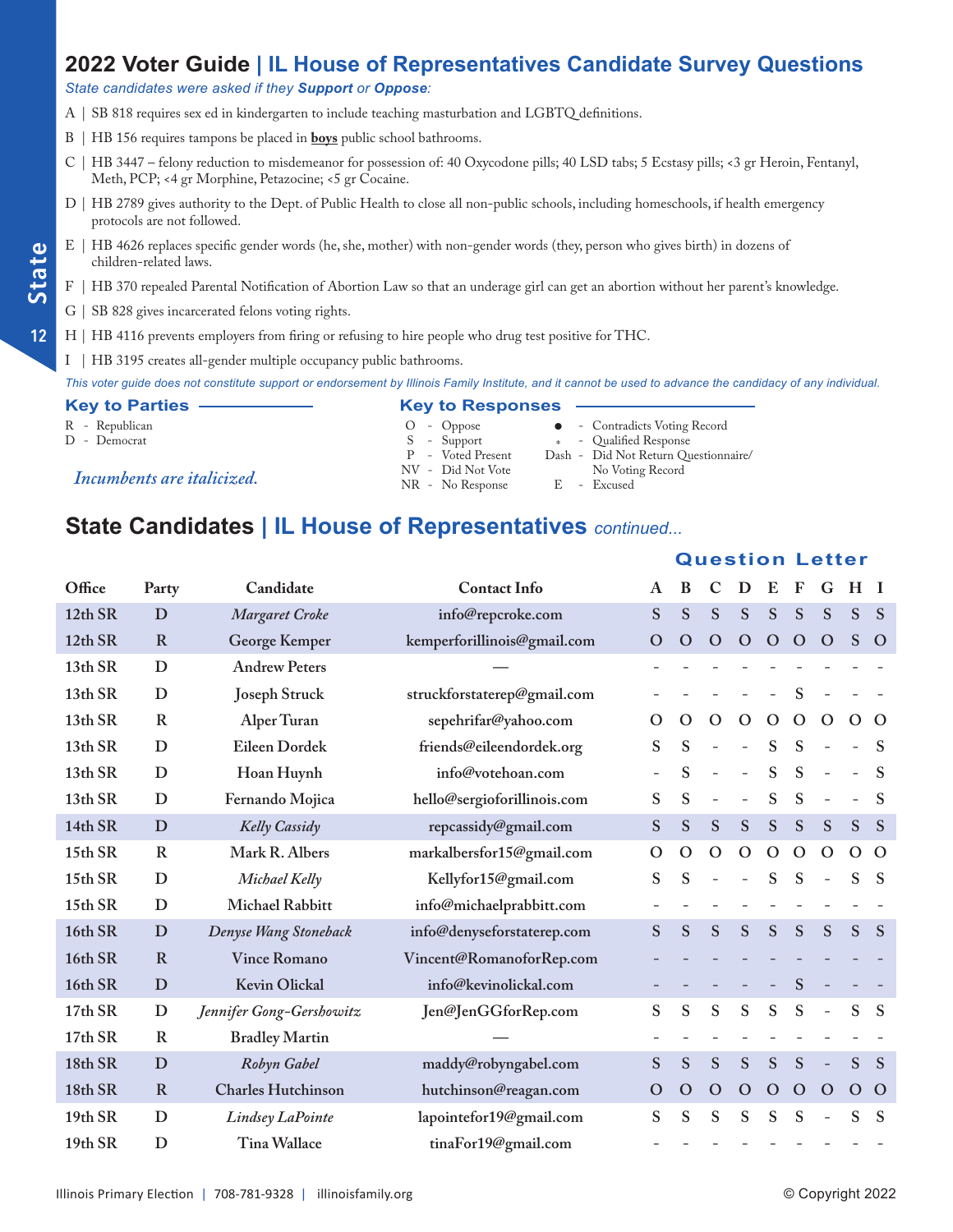## **State Candidates | IL House of Representatives** *continued...*

| Office  | Party        | Candidate                 | <b>Contact Info</b>               | A             | B            | $\mathbf C$              | D                        | E             | F             | G                        | H            | - 1            |
|---------|--------------|---------------------------|-----------------------------------|---------------|--------------|--------------------------|--------------------------|---------------|---------------|--------------------------|--------------|----------------|
| 20th SR | $\mathbb{R}$ | <b>Bradley Stephens</b>   | stephens@ilhousegop.org           | $\mathbf O$   | $\mathbf{O}$ | $\mathbf O$              | E                        | $\mathbf O$   | $\mathbf O$   |                          | $\mathbf{O}$ | E              |
| 21st SR | D            | Michael Zalewski          | info@repmikezalewski.org          | S             | ${\bf S}$    | S                        | S                        | S             | $\Omega$      | S                        | S            | S              |
| 21st SR | D            | <b>Abdelnasser Rashid</b> |                                   |               |              |                          |                          |               |               |                          |              |                |
| 21st SR | $\mathbf R$  | Matthew Schultz           |                                   |               |              |                          |                          |               |               |                          |              |                |
| 22nd SR | D            | Angie Guerrero-Cuellar    | angieguerrerocuellar22@gmail.com  | ${\bf S}$     | ${\bf S}$    | $\mathbf O$              | S                        | ${\bf S}$     | S             | $\overline{\phantom{a}}$ | NV S         |                |
| 23rd SR | D            | Edgar Gonzalez            | repgonzalez21@gmail.com           | S             | S            | S                        | S                        | S             | S             | S                        | S            | S              |
| 24th SR | D            | Theresa Mah               | rep.theresamah@gmail.com          | S             | ${\bf S}$    | S                        | S                        | ${\bf S}$     | S             | S                        | S            | S              |
| 25th SR | D            | Curtis Tarver             | info@curtisjtarverii.com          | S             | ${\bf S}$    | S                        | $\mathrm{NV}$            | ${\bf S}$     | <b>NV</b>     | $\equiv$                 | S            | <b>NV</b>      |
| 25th SR | $\mathbb{R}$ | Lori Yokoyama             | Yokoyama4thWardGOP@protonmail.com |               |              |                          |                          |               |               |                          |              |                |
| 25th SR | D            | Josef Michael Carr        | 773-510-0996                      |               |              |                          |                          |               |               |                          |              |                |
| 26th SR | D            | Kambium Buckner           | Buckner@illinois26.com            | S             | S            | S                        | S                        | ${\bf S}$     | S             | S                        | $\bf{A}$     | S              |
| 27th SR | D            | Justin Slaughter          | justin@repslaughter.com           | S             | S            | S                        | S                        | S             | S             | S                        | S            | S              |
| 27th SR | D            | Jasimone Ward             | Jas@jasrepresent.us               |               |              | $\overline{\phantom{a}}$ | $\overline{\phantom{a}}$ |               |               |                          |              |                |
| 28th SR | D            | Robert Rita               | robertbobrita@aol.com             | <b>NV</b>     | S            | ${\bf S}$                | ${\bf S}$                | ${\bf S}$     | S             |                          | <b>NVNV</b>  |                |
| 29th SR | D            | Thaddeus Jones            | calcitydemocrats@gmail.com        | S             | S            | S                        | S                        | S             | S             |                          | S            | S              |
| 29th SR | D            | Monet Wilson              | Wilson4staterep29@gmail.com       |               |              |                          |                          |               |               |                          |              |                |
| 30th SR | D            | <b>Will Davis</b>         | willdavisforstaterep@gmail.com    | S             | S            | S                        | S                        | S             | $\Omega$      |                          | S            | S              |
| 30th SR | $\mathbf R$  | Patricia Bonk             | patty4staterep@gmail.com          |               |              |                          |                          |               |               |                          |              |                |
| 30th SR | D            | <b>Alton Bradley</b>      | bradleyforil30@gmail.com          |               |              |                          |                          |               |               |                          |              |                |
| 31st SR | D            | Mary Flowers              | maryeflowers@ilga.gov             | O             | S            | S                        | S                        | ${\bf S}$     | S             | S                        |              | S NV           |
| 31st SR | $\mathbb{R}$ | <b>Kenneth Yerkes</b>     | yerkesforillinois31@gmail.com     | O             | $\Omega$     | $\Omega$                 | $\mathbf O$              | $\mathbf O$   | $\Omega$      | $\Omega$                 | $\Omega$     | $\Omega$       |
| 32nd SR | D            | Cyril Nichols             | rep32nd@gmail.com                 | <b>NV</b>     | S            | S                        | S                        | S             | S             |                          | S            | $\mathbf O$    |
| 32nd SR | $\mathbf R$  | Carl Kunz                 |                                   |               |              |                          |                          |               |               |                          |              |                |
| 32nd SR | D            | <b>Bobby Joe Johnson</b>  |                                   |               |              |                          |                          |               |               |                          |              |                |
| 33rd SR | D            | Marcus Evans              | office@repevans.com               | S             | S            | S                        | S                        | A             | S             | S                        | S            | S              |
| 34th SR | D            | Nicholas Smith            | repsmith34@gmail.com              | S             | <b>NV</b>    | S                        | S                        | S             | S             |                          | S            | S              |
| 34th SR | $\mathbf R$  | <b>Frederick Walls</b>    | frederick4staterep@aol.com        | O             | $\mathbf O$  | $\Omega$                 | $\mathbf O$              | $\Omega$      | $\Omega$      | $\mathbf O$              | $\mathbf{O}$ | $\Omega$       |
| 35th SR | D            | Fran Hurley               | repfranhurley@gmail.com           | S             | NV O         |                          | S                        | $\bf{A}$      | $\mathbf{P}$  |                          | $\mathbf{P}$ | S              |
| 35th SR | D            | David A. Dewar            | ddewar05@hotmail.com              | O             | $\Omega$     | $\Omega$                 | $\mathbf{O}$             | $\mathbf{O}$  | $\mathbf O$   | $\Omega$                 | $\mathbf{O}$ | $\Omega$       |
| 35th SR | $\mathbb{R}$ | Herb Hebein               | herbforillinois@gmail.com         | $\mathcal{O}$ | $\Omega$     | $\mathbf{O}$             | $\mathbf O$              | $\mathbf{O}$  | $\Omega$      | $\mathbf{O}$             | $\mathbf{O}$ | $\Omega$       |
| 36th SR | D            | <b>Kelly Burke</b>        | kburke@kellyburkerep36.org        | <b>NV</b>     | S            | S                        | ${\bf S}$                | NV P          |               | S                        | ${\bf S}$    | S              |
| 36th SR | $\mathbf R$  | David Sheppard            | sheppardforstaterep@outlook.com   | $\mathbf O$   | $\mathbf O$  | $\mathbf O$              | $\mathbf{O}$             | $\mathbf O$   | $\mathbf O$   | S                        |              | $\Omega$       |
| 36th SR | $\mathbf R$  | Robbie Katherine Segina   | rksegina@msn.com                  | $\mathbf O$   | $\mathbf O$  | $\mathbf O$              | $\mathbf O$              | $\mathbf{O}$  | $\mathbf{O}$  | $\mathbf{O}$             | $\mathbf{O}$ | $\overline{O}$ |
| 37th SR | $\mathbb{R}$ | Tim Ozinga                | timozinga@ozingaforillinois.com   | O             | $\mathbf O$  | $\mathbf{O}$             | $\mathbf O$              | $\mathcal{O}$ | $\mathbf O$   | $\mathbf{O}$             | $O$ O        |                |
| 38th SR | $\mathbf D$  | Debbie Meyers-Martin      | staterepdebbiemm@gmail.com        | ${\bf S}$     | ${\bf S}$    | ${\bf S}$                | ${\bf S}$                | ${\bf S}$     | S             | ${\bf S}$                | ${\bf S}$    | $\mathbf{P}$   |
| 38th SR | $\mathbf R$  | <b>Tom Toolis</b>         | twt@jtlawllc.com                  | $\mathbf O$   | $\mathbf O$  | $\mathbf{O}$             | $\mathbf O$              | $\mathbf{O}$  | $\mathbf O$   | $\mathbf{O}$             | $\mathbf{O}$ | $\mathbf{O}$   |
| 39th SR | D            | Will Guzzardi             | info@willguzzardi.com             | S             | S            | S                        | S                        | S             | S             | S                        | S            | S              |
| 40th SR | $\mathbf D$  | Jaime Andrade             | info@staterep40.com               | S             | ${\bf S}$    | ${\bf S}$                | ${\bf S}$                | ${\bf S}$     | ${\mathbf S}$ | $\overline{\phantom{a}}$ | ${\bf S}$    | ${\bf S}$      |
| 41st SR | $\mathbf D$  | Janet Yang Rohr           | info@repyangrohr.com              | S             | S            | S                        | S                        | S             | ${\mathbf S}$ | $\overline{\phantom{0}}$ | S            | S              |
| 41st SR | $\mathbf R$  | Jennifer Bruzan Taylor    | jennifer@taylorforillinois.com    |               |              |                          |                          |               |               |                          |              |                |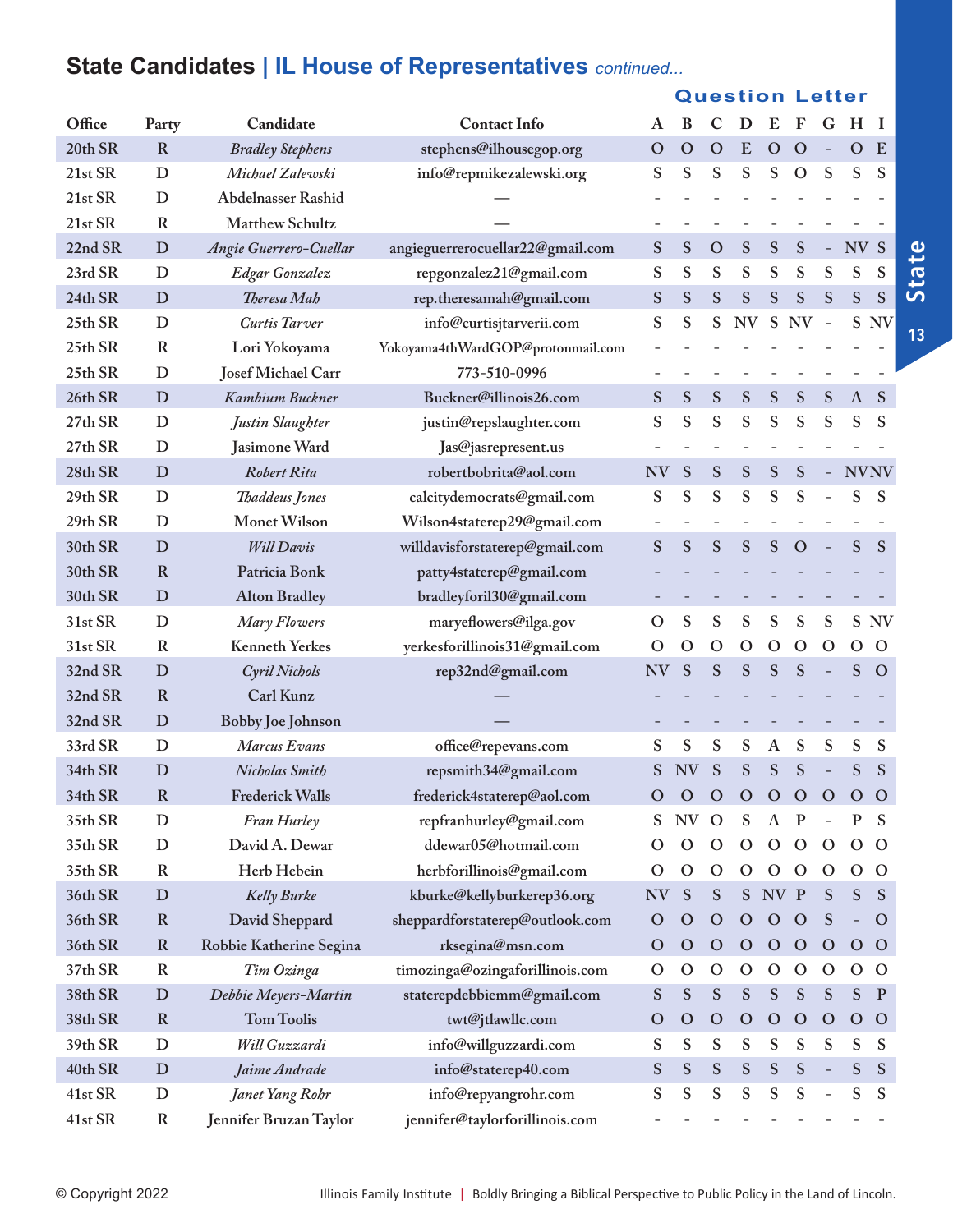#### *State candidates were asked if they Support or Oppose:*

- A | SB 818 requires sex ed in kindergarten to include teaching masturbation and LGBTQ definitions.
- B | HB 156 requires tampons be placed in **boys** public school bathrooms.
- C | HB 3447 felony reduction to misdemeanor for possession of: 40 Oxycodone pills; 40 LSD tabs; 5 Ecstasy pills; <3 gr Heroin, Fentanyl, Meth, PCP; <4 gr Morphine, Petazocine; <5 gr Cocaine.
- D | HB 2789 gives authority to the Dept. of Public Health to close all non-public schools, including homeschools, if health emergency protocols are not followed.
- E | HB 4626 replaces specific gender words (he, she, mother) with non-gender words (they, person who gives birth) in dozens of children-related laws.
- F | HB 370 repealed Parental Notification of Abortion Law so that an underage girl can get an abortion without her parent's knowledge.
- G | SB 828 gives incarcerated felons voting rights.
- H | HB 4116 prevents employers from firing or refusing to hire people who drug test positive for THC.
- I | HB 3195 creates all-gender multiple occupancy public bathrooms.

*This voter guide does not constitute support or endorsement by Illinois Family Institute, and it cannot be used to advance the candidacy of any individual.*

**Key to Parties Key to Responses** R - Republican O - Oppose l - Contradicts Voting Record D - Democrat S - Support \* - Qualified Response P - Voted Present Dash - Did Not Return Questionnaire/ *Incumbents are italicized.* NV - Did Not Vote No Voting Record<br>
NR - No Response B - Excused

#### **State Candidates | IL House of Representatives** *continued...*

#### **Question Letter**

| Office  | Party        | Candidate                         | <b>Contact Info</b>             | A             | B           | C                        | D             | E           | F             | G                        | H             | - 1          |
|---------|--------------|-----------------------------------|---------------------------------|---------------|-------------|--------------------------|---------------|-------------|---------------|--------------------------|---------------|--------------|
| 42nd SR | D            | Terra Costa Howard                | reptch48@gmail.com              | S             | S           | <b>NV</b>                | S             | S           | S             | $\overline{a}$           | S             | <sub>S</sub> |
| 42nd SR | $\mathbf R$  | Stefanie Hood                     | hood4house@gmail.com            |               |             |                          |               |             |               |                          |               |              |
| 43rd SR | D            | Anna Moeller                      | moellerforstaterep@gmail.com    | S             | S           | S                        | S             | ${\bf S}$   | ${\bf S}$     | $\overline{\phantom{m}}$ | S             | S            |
| 43rd SR | $\mathbb{R}$ | <b>Angela Hallock Nowak</b>       |                                 |               |             |                          |               |             |               |                          |               |              |
| 44th SR | D            | <b>Fred Crespo</b>                | fred@fredcrespo.com             | S             | S           | <b>NV</b>                | S             | NV          | $\mathbf{P}$  | $\overline{a}$           | S             | S            |
| 44th SR | $\mathbf R$  | <b>Patrick Thomas Brouillette</b> | patrickthomasforil@gmail.com    | $\Omega$      | $\mathbf O$ | $\mathbf O$              | $\mathbf{O}$  | $\Omega$    | $\mathbf{O}$  | $\Omega$                 | $\mathbf{O}$  | $\mathbf O$  |
| 45th SR | $\mathbf R$  | Deanne Mazzochi                   | deanne@votemazzochi.com         | $\mathcal{O}$ | $\mathbf O$ | $\Omega$                 | $\mathbf{O}$  | $\mathbf O$ | $\mathbf{O}$  | $\Omega$                 | $\mathbf{O}$  | $\Omega$     |
| 45th SR | D            | Jenn Ladisch Douglass             | jldfor45@gmail.com              | S             | ${\bf S}$   | $\overline{\phantom{0}}$ |               | S           | ${\bf S}$     |                          |               | S            |
| 46th SR | $\mathbf R$  | <b>Robert Stevens</b>             | stevens46thdistrictga@gmail.com | $\mathbf{O}$  | $\mathbf O$ | $\frac{1}{2}$            | $\mathbf{O}$  | $\mathbf O$ | $\Omega$      | $\Omega$                 | $\mathbf O$   | $\Omega$     |
| 46th SR | D            | Diane Blair-Sherlock              | blair.sherlockfor46@gmail.com   | S             | S           |                          |               | S           | S             |                          |               | S            |
| 47th SR | $\mathbf R$  | Amy Grant                         | grant@ilhousegop.org            | $\mathbf{O}$  | $\mathbf O$ | $\mathbf{O}$             | $\mathcal{O}$ | $\mathbf O$ | $\mathcal{O}$ | $\overline{\phantom{m}}$ | $\mathcal{O}$ | $\Omega$     |
| 48th SR | D            | Azam Nizamuddin                   |                                 |               |             |                          |               |             |               |                          |               |              |
| 48th SR | $\mathbf R$  | Jennifer Sanalitro                | sanalitroforrep@gmail.com       |               |             |                          |               |             |               |                          |               |              |
| 49th SR | D            | Maura Hirschauer                  | office@repmaura49.com           | S             | S           | S                        | S             | S           | S             | $\overline{\phantom{0}}$ | S             | S            |
| 49th SR | $\mathbf R$  | <b>Kevin Wallace</b>              | kevinwallacefor49th@gmail.com   |               |             |                          |               |             |               |                          |               |              |
| 50th SR | D            | Barbara Hernandez                 | repbarbarahernandez@gmail.com   | S             | S           | S                        | ${\bf S}$     | ${\bf S}$   | ${\bf S}$     | S                        | E             | <sub>S</sub> |
| 51st SR | $\mathbb{R}$ | Chris Bos                         | chris@chrisbos.us               | $\mathcal{O}$ | $\mathbf O$ | $\mathcal{O}$            | $\mathbf{O}$  | $\mathbf O$ | $\mathcal{O}$ |                          | $\mathbf{O}$  | $\Omega$     |
| 51st SR | D            | Nabeela Syed                      | nabeela@nabeelasyed.com         |               |             |                          |               | S           | S             |                          |               |              |
| 51st SR | D            | <b>Chelsea Laliberte Barnes</b>   | chelseaforstaterep@gmail.com    |               |             |                          |               |             |               |                          |               |              |
| 52nd SR | $\mathbf R$  | Martin McLaughlin                 | marty@martyforillinois.com      | $\mathbf O$   | $\mathbf O$ | $\mathbf O$              | $\mathbf O$   | $\mathbf O$ | $\mathbf{O}$  | $\mathbf O$              | $\mathbf O$   | $\Omega$     |
| 52nd SR | D            | Mary Morgan                       | Info@marymorganfor52.com        | S             | S           |                          |               | S           | S             |                          |               | S            |
| 53rd SR | D            | Mark Walker                       | info@markwalker4illinois.com    | S             | S           | S                        | S             | S           | S             | S                        | S             | S            |
| 53rd SR | $\mathbf R$  | <b>Jack Vrett</b>                 | jack@jackvrett.com              |               |             |                          |               |             |               |                          |               |              |

Illinois Primary Election | 708-781-9328 | illinoisfamily.org © Copyright 2022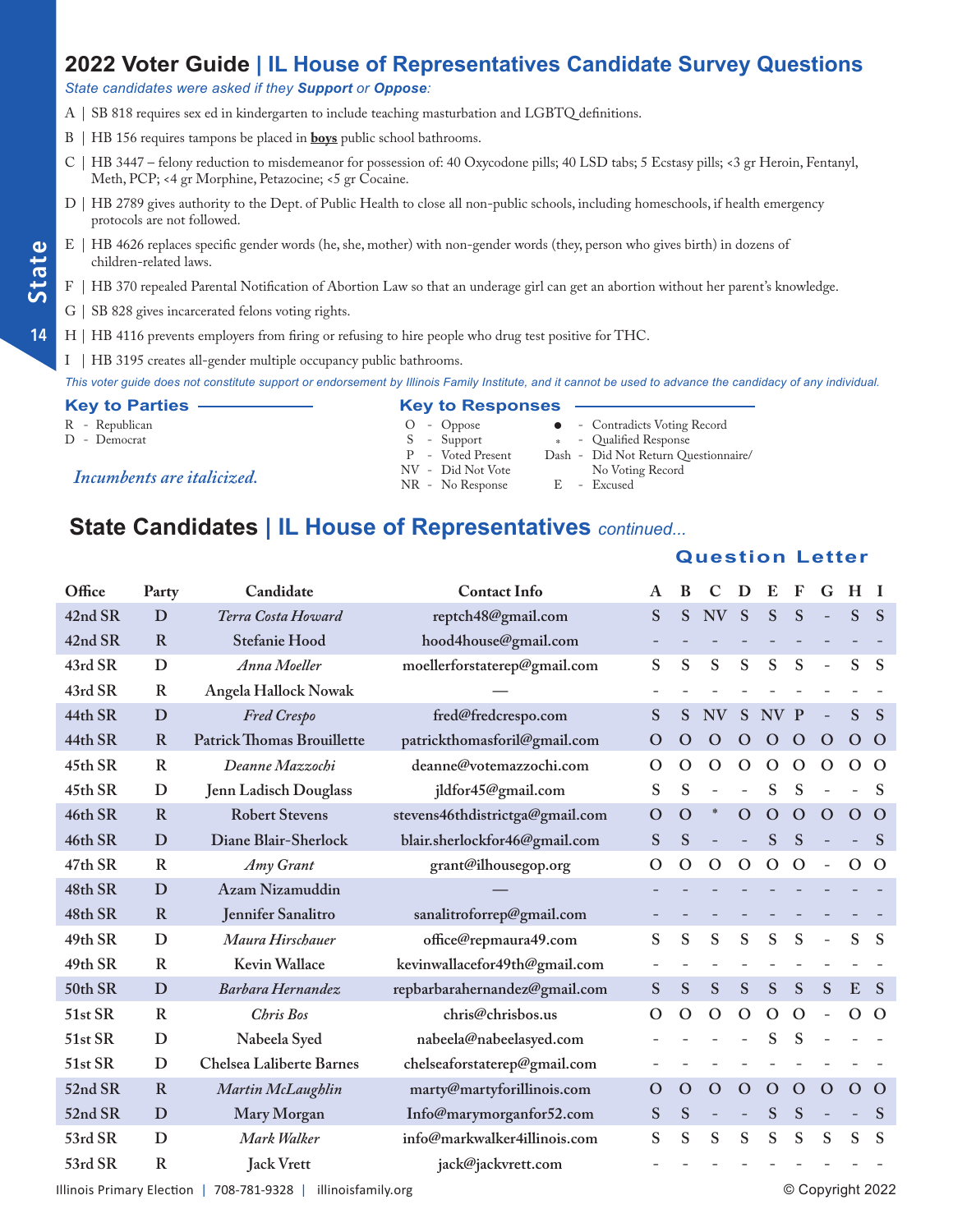#### **State Candidates | IL House of Representatives** *continued...*

#### **Question Letter**

| Office  | Party        | Candidate                 | <b>Contact Info</b>                  | A                        | B            | $\mathbf C$   | D            | E            | F             | G                        | H             | -1            |
|---------|--------------|---------------------------|--------------------------------------|--------------------------|--------------|---------------|--------------|--------------|---------------|--------------------------|---------------|---------------|
| 54th SR | D            | Mary Beth Canty           | info@marybethcanty.org               | S                        | S            |               |              | S            | S             |                          |               | S             |
| 54th SR | $\mathbb{R}$ | Michele Hunter            | 847-370-5070                         |                          |              |               |              |              |               |                          |               |               |
| 55th SR | D            | Martin Moylan             | staterepmoylan@gmail.com             | <b>NV</b>                | S            | <b>NV</b>     | S            | <b>NVNV</b>  |               | $\sim$                   |               | O NV          |
| 55th SR | $\mathbf R$  | Michael Lupo              | LupoForRep@gmail.com                 |                          |              |               |              |              |               |                          |               |               |
| 56th SR | D            | Michelle Mussman          | votemussman@gmail.com                | S                        | S            | S             | S            | S            | S             | $\overline{\phantom{0}}$ | S             | S             |
| 56th SR | $\mathbf R$  | E Dale Litney             |                                      |                          |              |               |              |              |               |                          |               |               |
| 57th SR | D            | Jonathan Carroll          | jc@repcarroll.com                    | S                        | S            | S             | S            | S            | ${\bf S}$     | $\overline{\phantom{0}}$ | ${\bf S}$     | S             |
| 57th SR | $\mathbf R$  | <b>Rory Welch</b>         | rory@welchforillinois.org            |                          |              |               | -            |              |               |                          |               |               |
| 58th SR | D            | <b>Bob Morgan</b>         | info@repbobmorgan.com                | S                        | S            | S             | S            | S            | S             | S                        | S             | S             |
| 59th SR | D            | <b>Daniel Didech</b>      | Info@repdidech.com                   | S                        | S            | S             | ${\bf S}$    | ${\bf S}$    | ${\bf S}$     | ${\bf S}$                | ${\bf S}$     | ${\bf S}$     |
| 60th SR | D            | Rita Mayfield             | 60thdistrict@gmail.com               | S                        | S            | S             | S            | S            | S             | S                        | S             | S             |
| 61st SR | D            | Joyce Mason               | Info@VoteJoyceMason.com              | S                        | S            | S             | S            | S            | ${\bf S}$     | S                        | ${\bf S}$     | S             |
| 61st SR | $\mathbf R$  | Peter Pettorini           | peter@peterpettorini.com             | $\overline{O}$           | $\mathbf O$  | $\mathbf{O}$  | $\mathbf O$  | $\mathbf O$  | $\mathbf O$   | $\Omega$                 | $\Omega$      | $\Omega$      |
| 62nd SR | $\mathbb{R}$ | <b>Adam Shores</b>        | shores4illinois@gmail.com            | $\overline{\phantom{a}}$ |              |               |              |              |               |                          |               |               |
| 62nd SR | D            | Laura Faver Dias          | votelauradias@gmail.com              | S                        | S            |               |              | S            | S             |                          |               | S             |
| 62nd SR | D            | Thomas Maillard           | votethomasmaillard@gmail.com         |                          |              |               |              |              |               |                          |               |               |
| 62nd SR | D            | Terry Wilke               | terrywilke.com                       |                          |              |               |              |              |               |                          |               |               |
| 63rd SR | $\mathbf R$  | <b>Steven Reick</b>       | reick@ilhousegop.org                 | O                        | $\Omega$     | $\Omega$      | $\mathbf O$  | $\mathbf O$  | $\mathbf O$   | $\equiv$                 | $\Omega$      | $\Omega$      |
| 63rd SR | D            | <b>Brian Meyers</b>       |                                      | S                        | S            | ÷,            |              | ${\bf S}$    | ${\bf S}$     | $\overline{\phantom{0}}$ | ÷,            | S             |
| 64th SR | $\mathbb{R}$ | Tom Weber                 | tweber1572@aol.com                   | O                        | $\mathbf O$  | $\mathcal{O}$ | $\mathbf O$  | $\mathbf O$  | $\mathcal{O}$ | $\mathbf{O}$             | $\mathcal{O}$ | $\Omega$      |
| 65th SR | $\mathbf R$  | Dan Ugaste                | dan@ugasteforillinois.com            | O                        | $\mathbf O$  | $\mathbf{O}$  | $\mathbf O$  | $\mathbf O$  | $\mathbf O$   | $\mathbf{O}$             | $\Omega$      | $\Omega$      |
| 66th SR | D            | Suzanne Ness              | vote4suzanneness@gmail.com           | S                        | S            | S             | S            | S            | S             | $\overline{\phantom{0}}$ | S             | S             |
| 66th SR | $\mathbb{R}$ | Connie Cain               | candida509@sbcglobal.net             | O                        | $\mathbf O$  | $\mathbf O$   | $\mathbf O$  | $\mathbf O$  | $\mathbf O$   | $\mathbf{O}$             | $\mathbf O$   | $\mathcal{O}$ |
| 66th SR | $\mathbb{R}$ | Arin Thrower              | throwerforrep@gmail.com              |                          |              |               |              |              |               |                          |               |               |
| 67th SR | D            | Maurice West              | info@mauricewest.com                 | S                        | S            | ${\bf S}$     | S            | S            | ${\bf S}$     | ${\bf S}$                | ${\bf S}$     | S             |
| 67th SR | $\mathbf R$  | Glen Oland                |                                      |                          |              |               |              |              |               |                          |               |               |
| 68th SR | D            | Dave Vella                | electdavevella@gmail.com             | S                        | S            | $\Omega$      | S            | S            | S             |                          | O             | S             |
| 68th SR | $\mathbf R$  | Jonathan Ojeda            |                                      |                          |              |               |              |              |               |                          |               |               |
| 69th SR | $\mathbf R$  | Joe Sosnowski             | citizensforjoe@gmail.com             | O                        | $\mathbf O$  | $\mathbf{O}$  | $\mathbf O$  | $\mathbf{O}$ | $\mathbf{O}$  | $\mathbf{O}$             | $\Omega$      | $\Omega$      |
| 69th SR | $\mathbf D$  | Peter Janko               | pete4illinois@gmail.com              | S                        | S            |               |              | S            | S             |                          |               | S             |
| 70th SR | $\mathbb{R}$ | Jeff Keicher              | connect@keicherforrep.com            | $\mathbf O$              | $\mathbf O$  | $\mathbf{O}$  | $\mathbf{O}$ | $\mathbf{O}$ | $\mathcal{O}$ | $\mathbf{O}$             | $\Omega$      | $\mathbf O$   |
| 71st SR | $\mathbf R$  | Daniel Swanson            | danswanson74@gmail.com               | $\mathbf O$              | $\mathbf O$  | $\mathbf{O}$  | $\mathbf O$  | $\Omega$     | $\mathbf O$   | $\mathbf{O}$             | $\mathbf O$   | $\Omega$      |
| 71st SR | $\mathbf R$  | <b>Matthew Rauschert</b>  | matthew@matthewforillinois.com       | $\mathbf O$              | $\Omega$     | $\mathbf O$   | $\mathbf O$  | $\Omega$     | $\Omega$      | $\mathbf{O}$             | $\Omega$      | $\circ$       |
| 71st SR | $\mathbf D$  | <b>Christopher Demink</b> | deminkchris1@gmail.com               |                          |              |               |              |              |               |                          |               |               |
| 72nd SR | D            | <b>Thurgood Brooks</b>    | contact@thurgoodbrooksandfriends.com |                          |              |               |              |              |               |                          |               |               |
| 72nd SR | $\mathbb{R}$ | <b>Tom Martens</b>        | tommartensforillinois@gmail.com      | O                        | $\Omega$     | $\mathbf{O}$  | $\Omega$     | $\Omega$     | $\mathbf O$   | $\mathbf{O}$             | $\Omega$      | $\mathbf O$   |
| 72nd SR | D            | Gregg Johnson             | Info@gregg4Illinois.com              | S                        | S            |               |              | S            | S             |                          |               | S             |
| 72nd SR | D            | <b>Jeffrey Deppe</b>      | jeff@jeffdeppe.com                   |                          |              |               |              |              |               |                          |               |               |
| 73rd SR | $\mathbf R$  | Ryan Spain                | repryanspain@gmail.com               | $\mathbf O$              | $\mathbf{O}$ | $\mathbf{O}$  | $\mathbf O$  | $\mathbf{O}$ | $\mathbf O$   | $\mathbf{O}$             | $\mathbf{O}$  | $\mathbf O$   |
| 74th SR | $\mathbf R$  | Liandro Arellano          | liandroarellano@gmail.com            | O                        | $\Omega$     |               | O            | $\Omega$     | $\mathbf O$   | $\Omega$                 | $\mathbf O$   | $\Omega$      |
| 74th SR | $\bf R$      | <b>Bradley Fritts</b>     | brad@fritts4rep.com                  |                          |              |               |              |              |               |                          |               |               |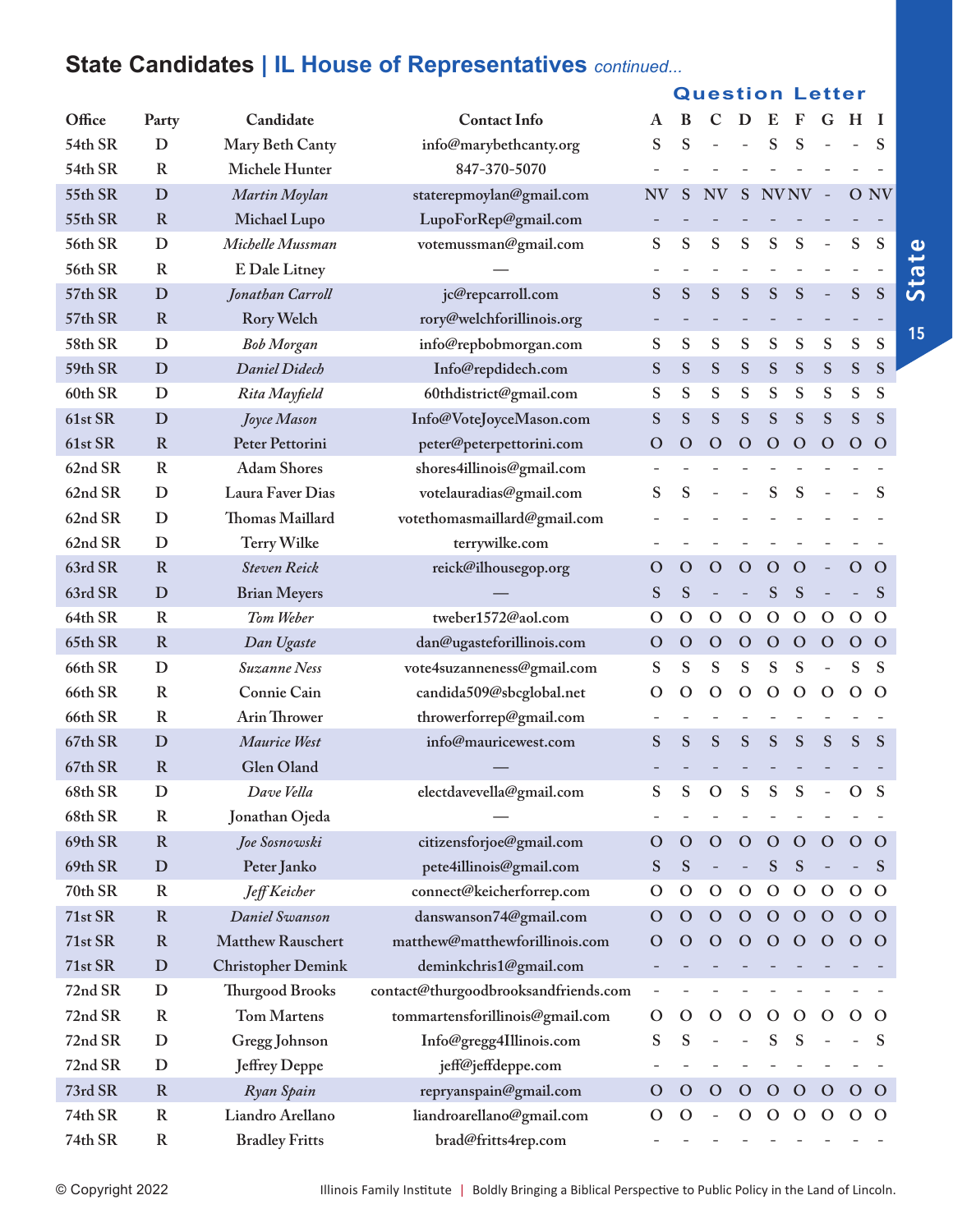#### *State candidates were asked if they Support or Oppose:*

A | SB 818 requires sex ed in kindergarten to include teaching masturbation and LGBTQ definitions.

- B | HB 156 requires tampons be placed in **boys** public school bathrooms.
- C | HB 3447 felony reduction to misdemeanor for possession of: 40 Oxycodone pills; 40 LSD tabs; 5 Ecstasy pills; <3 gr Heroin, Fentanyl, Meth, PCP; <4 gr Morphine, Petazocine; <5 gr Cocaine.
- D | HB 2789 gives authority to the Dept. of Public Health to close all non-public schools, including homeschools, if health emergency protocols are not followed.
- E | HB 4626 replaces specific gender words (he, she, mother) with non-gender words (they, person who gives birth) in dozens of children-related laws.
- F | HB 370 repealed Parental Notification of Abortion Law so that an underage girl can get an abortion without her parent's knowledge.
- G | SB 828 gives incarcerated felons voting rights.
- H | HB 4116 prevents employers from firing or refusing to hire people who drug test positive for THC.
- I | HB 3195 creates all-gender multiple occupancy public bathrooms.

*This voter guide does not constitute support or endorsement by Illinois Family Institute, and it cannot be used to advance the candidacy of any individual.*

| <b>Key to Parties</b>      | <b>Key to Responses</b> |                                      |
|----------------------------|-------------------------|--------------------------------------|
| R - Republican             | $O$ - Oppose            | • Contradicts Voting Record          |
| D - Democrat               | S - Support             | * - Qualified Response               |
|                            | P - Voted Present       | Dash - Did Not Return Questionnaire/ |
| Incumbents are italicized. | NV - Did Not Vote       | No Voting Record                     |
|                            | NR - No Response        | - Excused<br>- E -                   |

#### **State Candidates | IL House of Representatives** *continued...*

|         |             |                                |                                 | <b>Question Letter</b> |               |               |              |              |               |                          |              |              |  |  |  |
|---------|-------------|--------------------------------|---------------------------------|------------------------|---------------|---------------|--------------|--------------|---------------|--------------------------|--------------|--------------|--|--|--|
| Office  | Party       | Candidate                      | <b>Contact Info</b>             | A                      | B             |               |              | E            | F             | G                        | Н            | - 1          |  |  |  |
| 75th SR | $\mathbf R$ | David Welter                   | welter@ilhousegop.org           | $\mathbf O$            | $\mathbf O$   | $\mathbf{P}$  | $\Omega$     | $\mathbf{O}$ | $\Omega$      | $\equiv$                 | E            | $\Omega$     |  |  |  |
| 75th SR | $\mathbf R$ | <b>Jed Davis</b>               | jed@jedforfreedom.com           | $\mathbf O$            | $\mathbf O$   | $\mathbf O$   | $\mathbf O$  | $\mathbf O$  | $\Omega$      | $\Omega$                 | $\mathbf{O}$ | $\mathbf O$  |  |  |  |
| 76th SR | D           | Lance Yednock                  | yednockforrep@gmail.com         | $\mathbf{O}$           | S             | $\mathcal{O}$ | S            | S            | $\mathcal{O}$ | $\overline{\phantom{a}}$ | $\mathbf{O}$ | -S           |  |  |  |
| 76th SR | $\mathbf R$ | Jason Haskell                  | office@votejasonhaskell.com     |                        |               |               |              |              |               |                          |              |              |  |  |  |
| 77th SR | D           | Kathleen Willis                | kathy4rep@gmail.com             | S                      | S             | S             | S            | S            | S             | $\equiv$                 | S            | S            |  |  |  |
| 77th SR | $\mathbf R$ | <b>Anthony Airdo</b>           |                                 |                        |               |               |              |              |               |                          |              |              |  |  |  |
| 77th SR | D           | Norma Hernandez                | campaign@normaforstaterep.com   |                        |               |               |              |              |               |                          |              |              |  |  |  |
| 78th SR | D           | Camille Lilly                  | staterepcamilleylilly@gmail.com | S                      | S             | S             | S            | ${\bf S}$    | S             | S                        | ${\bf S}$    | S            |  |  |  |
| 79th SR | $\mathbf R$ | Jackie Haas                    | haasforrep@gmail.com            | $\mathbf O$            | $\mathbf{O}$  | $\Omega$      | $\Omega$     | $\mathbf O$  | $\Omega$      | $\equiv$                 | $\Omega$     | $\Omega$     |  |  |  |
| 79th SR | D           | <b>Erin Slone</b>              | erin@voteslone.com              | S                      | S             |               |              | S            | S             |                          |              | S            |  |  |  |
| 79th SR | D           | <b>Robert Ellington-Snipes</b> |                                 |                        |               |               |              |              |               |                          |              |              |  |  |  |
| 80th SR | D           | Anthony DeLuca                 | repdeluca@sbcglobal.net         | <b>NV</b>              | S             | <b>NV</b>     | S            | <b>NV</b>    | $\Omega$      | $\overline{\phantom{a}}$ |              | O NV         |  |  |  |
| 81st SR | D           | Anne Stava-Murray              | info@teamstavamurray.com        | S                      | S             | S             | S            | ${\bf S}$    | S             | $\qquad \qquad -$        | S            | <sub>S</sub> |  |  |  |
| 81st SR | $\mathbf R$ | Paul Leong                     |                                 |                        |               |               |              |              |               |                          |              |              |  |  |  |
| 82nd SR | $\mathbf R$ | Jim Durkin                     | durkin@ilhousegop.org           | O                      | $\mathcal{O}$ | $\mathcal{O}$ | $\mathbf{O}$ | $\mathbf{O}$ | $\Omega$      |                          | $\Omega$     | $\Omega$     |  |  |  |
| 83rd SR | $\mathbf R$ | Keith Wheeler                  | campaign@keithwheeler.net       | $\mathbf{O}$           | $\Omega$      | $\mathbf O$   | $\mathbf O$  | $\mathbf{O}$ | $\Omega$      |                          | $\Omega$     | $\Omega$     |  |  |  |
| 83rd SR | D           | Arad Boxenbaum                 | arad@votearad.com               |                        |               |               |              | S            | S             |                          |              | S            |  |  |  |
| 83rd SR | D           | <b>Matt Hanson</b>             |                                 |                        |               |               |              |              |               |                          |              |              |  |  |  |
| 84th SR | D           | Stephanie Kifowit              | stephanie.kifowit@att.net       | S                      | S             | S             | S            | S            | S             | $\overline{\phantom{a}}$ | S            | S            |  |  |  |
| 84th SR | $\mathbf R$ | <b>Joe West</b>                |                                 |                        |               |               |              |              |               |                          |              |              |  |  |  |
| 85th SR | D           | Dagmara Avelar                 | info@repdagmara.org             | S                      | ${\bf S}$     | S             | S            | ${\bf S}$    | S             |                          | S            | S            |  |  |  |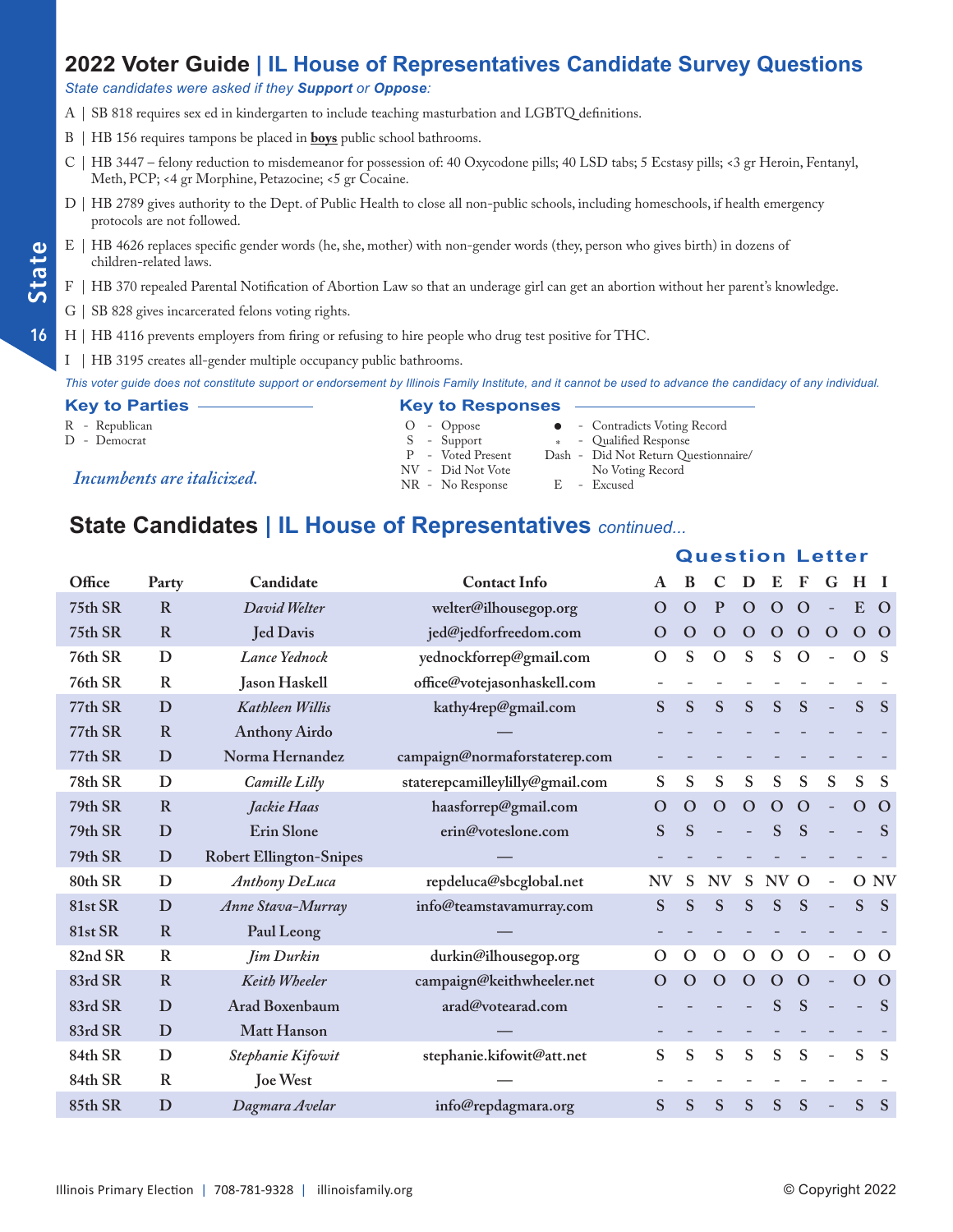#### **State Candidates | IL House of Representatives** *continued...*

#### **Question Letter**

| Office          | Party        | Candidate              | <b>Contact Info</b>                  | A             | B             | C                            | D                        | E                | F            | G                        | H              | Т              |
|-----------------|--------------|------------------------|--------------------------------------|---------------|---------------|------------------------------|--------------------------|------------------|--------------|--------------------------|----------------|----------------|
| 86th SR         | D            | Lawrence Walsh         | statereplarrywalshjr@gmail.com       | S             | S             | S                            | S                        | NV <sub></sub>   | $\Omega$     | $\overline{\phantom{0}}$ | S              | S              |
| 86th SR         | $\mathbb{R}$ | James Lanham           | jimlanham@gmail.com                  | $\mathbf O$   | $\mathbf O$   | $\mathbf O$                  | $\mathbf O$              | $\mathbf{O}$     | $\Omega$     | $\Omega$                 | *              | $\mathbf O$    |
| 86th SR         | $\mathbb{R}$ | Dinora Ruiz            | dinoraruizillinois@gmail.com         | $\Omega$      | $\mathcal{O}$ | $\mathbf O$                  | $\Omega$                 | $\mathbf O$      | $\Omega$     | $\mathbf{O}$             | $\mathbf{O}$   | $\Omega$       |
| 86th SR         | $\mathbf R$  | <b>Scott Greene</b>    | flourishingil333@gmail.com           | $\mathbf O$   | $\mathbf O$   | $\Omega$                     | $\mathcal{O}$            | $\Omega$         | $\Omega$     | $\Omega$                 | $\mathcal{O}$  | $\Omega$       |
| 87th SR         | $\mathbf R$  | <b>Mary Burress</b>    | maryjburress@gmail.com               | $\mathbf O$   | $\mathbf O$   | $\mathbf O$                  | $\mathbf O$              | $\mathbf O$      | $\Omega$     | $\mathbf O$              | $\Omega$       | $\Omega$       |
| 87th SR         | $\mathbf R$  | William Hauter         | whauter@hotmail.com                  | O             | $\Omega$      | $\Omega$                     | $\mathbf O$              | $\Omega$         | $\Omega$     | $\mathbf{O}$             | $\Omega$       | $\mathbf O$    |
| 88th SR         | $\mathbf R$  | Dan Caulkins           | dpcdpcdpc@aol.com                    | $\mathbf O$   | $\mathbf O$   | $\Omega$                     | $\Omega$                 | $\mathbf O$      | $\Omega$     | $\Omega$                 | $\Omega$       | $\Omega$       |
| 89th SR         | $\mathbf R$  | Tony McCombie          | tmccombie@gmail.com                  | $\mathbf O$   | $\mathbf O$   | $\mathbf O$                  | $\mathbf O$              | $\mathbf O$      | $\Omega$     | $\mathbf O$              | $\Omega$       | $\Omega$       |
| 89th SR         | $\mathbf R$  | Victoria Onorato       | patriots4onorato@gmail.com           | $\mathbf O$   | $\Omega$      | $\mathbf{O}$                 | $\mathbf O$              | $\mathbf{O}$     | $\Omega$     | $\mathbf{O}$             | S              | $\Omega$       |
| 90th SR         | $\mathbf R$  | Mark Szula             | markszula.com                        |               |               |                              |                          |                  |              |                          |                |                |
| 90th SR         | $\mathbb{R}$ | John Cabello           | johncabello@yahoo.com                | $\mathbf O$   | $\mathbf O$   | $\mathbf{O}$                 | $\mathbf O$              | $\mathbf O$      | $\mathbf O$  | $\mathbf O$              | $\mathbf O$    | $\Omega$       |
| 91st SR         | D            | <b>Sharon Chung</b>    | sharon@chungforillinois.com          | S             | S             |                              |                          | S                | S            |                          |                | S              |
| 91st SR         | $\mathbf R$  | <b>James Fisher</b>    | jjfisher4@msn.com                    | $\mathbf O$   | $\mathbf O$   | $\Omega$                     | $\mathbf O$              | $\mathbf O$      | $\Omega$     | $\Omega$                 | $\Omega$       | $\Omega$       |
| 91st SR         | $\mathbf R$  | <b>Scott Preston</b>   | scott@prestonforillinois.com         |               |               |                              |                          |                  |              |                          |                |                |
| 91st SR         | D            | Karla Bailey-Smith     | karla@karla4il.org                   | ${\bf S}$     | S             | $\overline{\phantom{0}}$     | $\overline{\phantom{a}}$ | S                | ${\bf S}$    | $\overline{a}$           |                | S              |
| 92nd SR         | D            | Jehan Gordon-Booth     | repjgordon@gmail.com                 | S             | S             | E                            | E                        | $\boldsymbol{A}$ | S            | S                        | S              | E              |
| 92nd SR         | $\mathbb{R}$ | Benjamin Watt          | emailbenwatt@gmail.com               | $\mathbf O$   | $\mathbf O$   | $\qquad \qquad \blacksquare$ | $\mathbf O$              | $\mathbf{O}$     | $\Omega$     | $\mathbf{O}$             | $\mathbf O$    | $\mathcal{O}$  |
| 93rd SR         | $\mathbf R$  | Mark Luft              | 309-264-5517                         | $\Omega$      | $\mathbf{O}$  | $\mathbf O$                  | $\mathbf{O}$             | $\mathbf{O}$     | $\Omega$     | $\mathbf{O}$             | $\Omega$       | $\Omega$       |
| 93rd SR         | $\mathbf R$  | <b>Travis Weaver</b>   | travis@weaverforillinois.us          | $\mathbf O$   | $\mathbf O$   | $\Omega$                     | $\mathbf O$              | $\mathbf O$      | $\Omega$     | $\mathbf{O}$             | $\Omega$       | $\Omega$       |
| 94th SR         | $\mathbf R$  | Norine Hammond         | hammond4rep@macomb.com               | $\mathbf O$   | $\mathbf O$   | $\mathbf O$                  | $\mathbf O$              | $\mathbf O$      | $\mathbf O$  | $\mathbf O$              | $\mathbf O$    | $\mathbf O$    |
| 95th SR         | $\mathbf R$  | <b>Tim Butler</b>      | timbutler320@gmail.com               | $\mathbf{O}$  | $\mathbf O$   | $\Omega$                     | $\mathbf O$              | $\mathbf{O}$     | $\Omega$     | $\mathbf{O}$             | $\Omega$       | $\Omega$       |
| 95th SR         | $\mathbf R$  | Kent Gray              | me@kentgray.com                      |               |               |                              |                          |                  |              |                          |                |                |
| 96th SR         | D            | Sue Scherer            | sueforrep@gmail.com                  | $\mathcal{O}$ | S             | $\mathcal{O}$                | ${\bf S}$                | ${\mathbf S}$    | $\Omega$     | $\overline{a}$           |                | S NV           |
| 96th SR         | $\mathbf R$  | Lisa Smith             | smithforillinoishouse@protonmail.com | $\Omega$      | $\Omega$      | $\mathcal{O}$                | $\mathcal{O}$            | $\mathbf O$      | $\Omega$     | $\mathbf{O}$             | $\Omega$       | $\Omega$       |
| 96th SR         | $\mathbf R$  | <b>Prescott Paulin</b> | facebook.com/IllinoisRep             |               |               |                              |                          |                  |              |                          |                |                |
| 97th SR         | D            | Harry Benton           | HarryBenton97@gmail.com              | ${\bf S}$     | S             |                              |                          | S                | S            |                          |                | S              |
| 97th SR         | $\mathbf R$  | Michelle Smith         | mlsmith97th@gmail.com                | O             | $\Omega$      | $\Omega$                     | $\mathbf O$              | $\mathbf{O}$     | $\Omega$     | $\mathbf{O}$             | $\Omega$       | $\mathbf O$    |
| 98th SR         | D            | Natalie Manley         | repmanley@gmail.com                  | S             | S             | S                            | S                        | S                | S            | S                        | $\mathbf{O}$   | S              |
| 98th SR         | D            | <b>Barry Haywood</b>   |                                      |               |               |                              |                          |                  |              |                          |                |                |
| 99th SR         | $\mathbf R$  | <b>Randy Frese</b>     | repfrese@adams.net                   | $\mathbf O$   | $\mathbf O$   | $\mathbf{O}$                 | $\mathbf O$              | $\mathbf O$      | $\mathbf O$  |                          | $\overline{O}$ | $\mathbf{O}$   |
| <b>100th SR</b> | $\mathbf R$  | C.D. Davidsmeyer       | davidsmeyer@ilhousegop.org           | $\Omega$      | $\mathbf O$   | $\mathcal{O}$                | $\mathbf O$              | $\mathbf{O}$     | $\Omega$     | $\overline{\phantom{0}}$ | $\mathcal{O}$  | $\Omega$       |
| <b>101st SR</b> | $\mathbf R$  | Chris Miller           | 618-303-1108                         | $\mathbf O$   | $\mathbf O$   | $\mathbf O$                  | $\mathbf O$              | $\mathbf{O}$     | $\mathbf{O}$ | $\mathbf{O}$             | $O$ O          |                |
| 102nd SR        | $\mathbf R$  | <b>Adam Niemerg</b>    | adamniemerg@gmail.com                | $\circ$       | $\mathcal{O}$ | $\mathbf{O}$                 | $\mathbf O$              | $\mathbf{O}$     | $\mathbf O$  | $\mathbf{O}$             | $\mathcal{O}$  | $\mathbf O$    |
| 103rd SR        | D            | <b>Carol Ammons</b>    | Assistance@StateRepCarolAmmons.com   | S             | S             | ${\bf S}$                    | $\boldsymbol{A}$         | ${\bf S}$        | ${\bf S}$    | S                        | ${\bf S}$      | S              |
| 104th SR        | $\mathbf R$  | Michael Marron         | mike@repmikemarron.com               | $\mathbf{O}$  | $\mathcal{O}$ | $\mathbf{O}$                 | $\mathbf O$              | $\mathbf{O}$     | $\Omega$     |                          | $\overline{O}$ | $\Omega$       |
| 104th SR        | D            | Cynthia Cunningham     | electcindycunningham@gmail.com       |               |               |                              |                          |                  |              |                          |                |                |
| 105th SR        | $\mathbf R$  | Kyle Ham               | kyleham1974@gmail.com                | $\mathbf{O}$  | $\mathbf O$   | $\mathbf O$                  | $\mathbf O$              | $\mathbf{O}$     | $\mathbf O$  | $\mathbf{O}$             | $\mathbf{O}$   | $\Omega$       |
| 105th SR        | $\mathbf R$  | Mike Kirkton           | mlkirkton@gmail.com                  | O             | $\mathbf O$   | $\Omega$                     | $\Omega$                 | $\circ$          | $\Omega$     | $\mathbf{O}$             | $\mathbf{O}$   | $\Omega$       |
| 105th SR        | $\mathbf R$  | Dennis Tipsword        | dennis@dennistipsword.com            | O             | $\mathbf{O}$  | $\mathbf{O}$                 | $\mathbf O$              | $\mathbf{O}$     | $\Omega$     | $\mathbf O$              | $\mathbf{O}$   | $\mathbf O$    |
| 105th SR        | $\mathbf R$  | Donald Rients          | donald@rients.net                    | Ő             | $\mathbf O$   | $\mathbf{O}$                 | $\mathbf O$              | $\mathbf{O}$     | $\Omega$     | $\mathbf{O}$             | $\mathbf{O}$   | $\overline{O}$ |
| <b>106th SR</b> | $\mathbf R$  | Thomas Bennett         | tom@tom4illinois.com                 | $\mathbf{O}$  | $\mathbf{O}$  | $\mathbf{O}$                 | $\mathcal{O}$            | $\overline{O}$   | $\Omega$     | $\overline{\phantom{0}}$ | $O$ O          |                |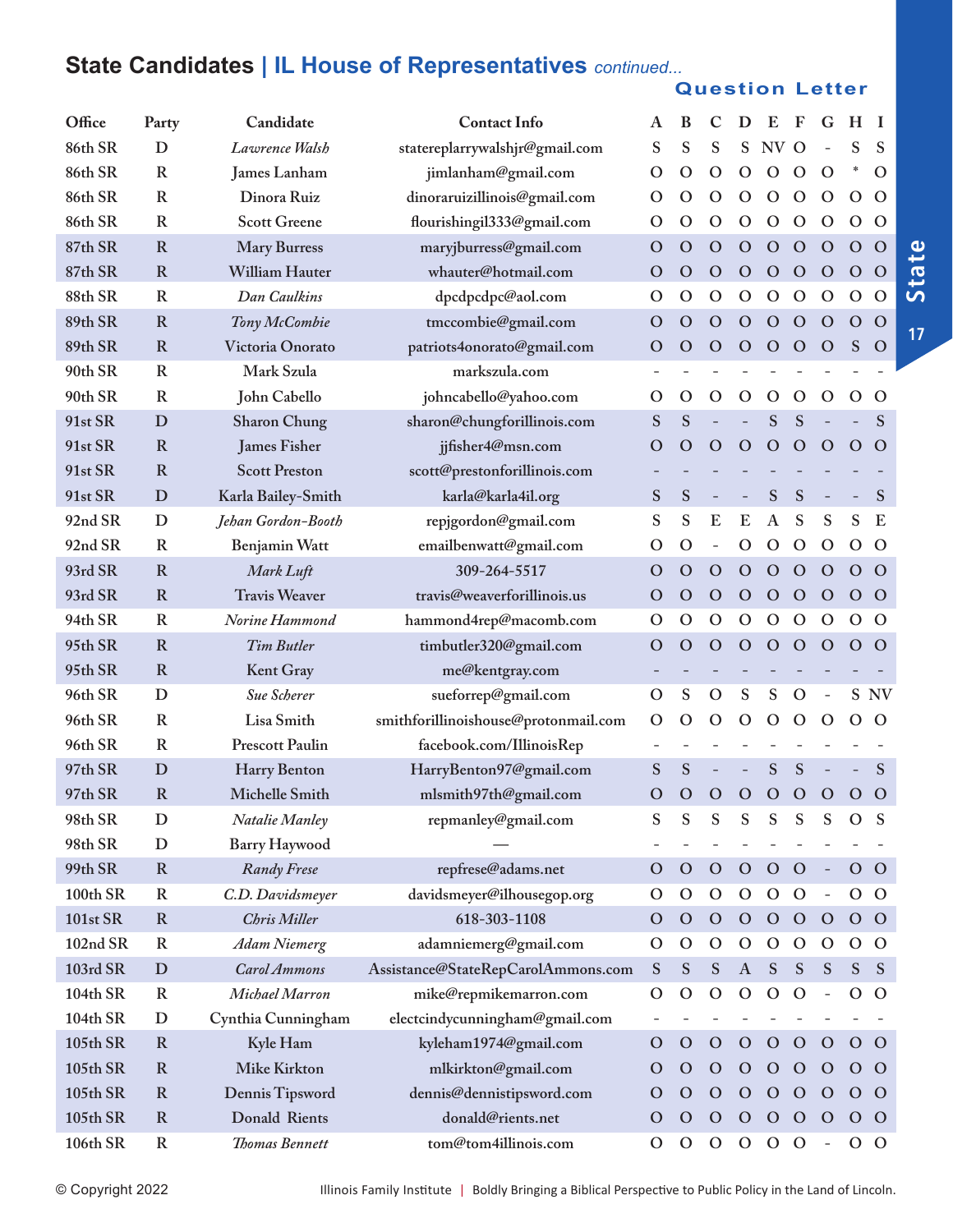#### *State candidates were asked if they Support or Oppose:*

- A | SB 818 requires sex ed in kindergarten to include teaching masturbation and LGBTQ definitions.
- B | HB 156 requires tampons be placed in **boys** public school bathrooms.
- C | HB 3447 felony reduction to misdemeanor for possession of: 40 Oxycodone pills; 40 LSD tabs; 5 Ecstasy pills; <3 gr Heroin, Fentanyl, Meth, PCP; <4 gr Morphine, Petazocine; <5 gr Cocaine.
- D | HB 2789 gives authority to the Dept. of Public Health to close all non-public schools, including homeschools, if health emergency protocols are not followed.
- E | HB 4626 replaces specific gender words (he, she, mother) with non-gender words (they, person who gives birth) in dozens of children-related laws.
- F | HB 370 repealed Parental Notification of Abortion Law so that an underage girl can get an abortion without her parent's knowledge.
- G | SB 828 gives incarcerated felons voting rights.

**State**

**18**

- H | HB 4116 prevents employers from firing or refusing to hire people who drug test positive for THC.
- I | HB 3195 creates all-gender multiple occupancy public bathrooms.

*This voter guide does not constitute support or endorsement by Illinois Family Institute, and it cannot be used to advance the candidacy of any individual.*

**Key to Parties Key to Responses** R - Republican O - Oppose l - Contradicts Voting Record D - Democrat S - Support \* - Qualified Response P - Voted Present Dash - Did Not Return Questionnaire/ *Incumbents are italicized.* NV - Did Not Vote No Voting Record<br>
NR - No Response B - Excused

#### **State Candidates | IL House of Representatives** *continued...*

| Office               | Party        | Candidate              | <b>Contact Info</b>                | A            | B             | C             | D             | E             | F             | G                        | $H$ I        |                |
|----------------------|--------------|------------------------|------------------------------------|--------------|---------------|---------------|---------------|---------------|---------------|--------------------------|--------------|----------------|
| 107th SR             | $\mathbf R$  | <b>Brad Halbrook</b>   | brad@bradhalbrook.com              | O            | $\Omega$      | $\Omega$      | $\Omega$      | $\Omega$      | $\Omega$      | $\Omega$                 | $\Omega$     | $\Omega$       |
| <b>108th SR</b>      | $\mathbf R$  | <b>Wayne Rosenthal</b> |                                    |              |               |               |               |               |               |                          |              |                |
| 109th SR             | R            | <b>Charles Meier</b>   | 618-580-5251                       | $\Omega$     | $\Omega$      | $\Omega$      | $\Omega$      | $\Omega$      | $\Omega$      | $\Omega$                 | $\Omega$     | $\Omega$       |
| <b>110th SR</b>      | R            | <b>Blaine Wilhour</b>  | wilhour@ilhousegop.org             | $\mathbf O$  | $\mathbf O$   | $\Omega$      | $\mathbf O$   | $\Omega$      | $\mathbf{O}$  | $\Omega$                 | $\Omega$     | $\mathbf{O}$   |
| 111th SR             | $\mathbb{R}$ | Amy Elik               | elikforrep@gmail.com               | O            | $\mathbf O$   | $\Omega$      | $\mathcal{O}$ | $\mathcal{O}$ | $\mathcal{O}$ | $\mathcal{O}$            | $\mathbf{O}$ | $\Omega$       |
| 111th SR             | D            | Joe Silkwood           | j.silkwood@att.net                 | O            | $\mathbf O$   | $\Omega$      | $\mathbf{O}$  | $\mathcal{O}$ | $\mathbf O$   | $\Omega$                 | $\Omega$     | $\Omega$       |
| 112th SR             | D            | Katie Stuart           | katie.stuart.district112@gmail.com | S            | S             | S             | S             | S             | S             | ${\bf S}$                | S            | <sub>S</sub>   |
| 112 <sub>th</sub> SR | R            | Joe Hackler            | votehackler@gmail.com              | O            | $\Omega$      | $\Omega$      | $\Omega$      | $\Omega$      | $\Omega$      | $\Omega$                 | $\Omega$     | $\Omega$       |
| 112th SR             | $\mathbf R$  | Jennifer Korte         | jen@jenniferkorte.com              | $\Omega$     | $\mathbf O$   | $\mathbf O$   | $\Omega$      | $\mathbf O$   | $\mathbf{O}$  | $\mathbf O$              | $\mathbf{O}$ | $\overline{O}$ |
| 113th SR             | D            | Jay Hoffman            | repjayhoffman@gmail.com            | S            | S             | S             | ${\bf S}$     | S             | S             | $\overline{\phantom{a}}$ | S            | <sub>S</sub>   |
| 113th SR             | $\bf R$      | <b>Ashley Hunsaker</b> | ashleyforrep@gmail.com             | O            | $\mathbf O$   | $\Omega$      | $\Omega$      | $\Omega$      | $\Omega$      | $\Omega$                 | $\Omega$     | $\Omega$       |
| 114th SR             | D            | LaToya Greenwood       | staterepgreenwood@gmail.com        | S            | S             | S             | S             | S             | S             | S                        | S            | <sub>S</sub>   |
| 114th SR             | $\mathbf R$  | <b>Kevin Dawson</b>    | kdawson@bdhlawllc.com              | $\mathbf O$  | $\mathbf O$   | $\mathbf O$   | $\mathbf O$   | $\mathbf{O}$  | $\Omega$      | $\Omega$                 | $\Omega$     | $\mathbf O$    |
| 114th SR             | R            | Kevin Schmidt          | millstadtchiropractic@gmail.com    | $\mathbf O$  | $\mathbf O$   | $\mathbf O$   | $\Omega$      | $\Omega$      | $\Omega$      | $\mathbf{O}$             | $\Omega$     | $\overline{O}$ |
| 115th SR             | $\mathbb{R}$ | David Friess           | votefriess@gmail.com               | O            | $\mathcal{O}$ | $\Omega$      | $\Omega$      | $\Omega$      | $\mathcal{O}$ | $\Omega$                 | $\Omega$     | $\Omega$       |
| <b>116th SR</b>      | R            | Dave Severin           | severin@ilhousegop.org             | $\mathbf{O}$ | $\mathbf O$   | $\mathbf O$   | $\mathbf O$   | $\mathbf O$   | $\mathbf O$   |                          | $\mathbf{O}$ | $\mathbf{O}$   |
| 117th SR             | R            | Patrick Windhorst      | citizensforwindhorst@gmail.com     | O            | $\mathbf O$   | $\mathcal{O}$ | $\Omega$      | $\mathcal{O}$ | $\mathcal{O}$ | $\mathcal{O}$            | $\Omega$     | $\Omega$       |
| 117th SR             | R            | <b>Ron Ellis</b>       | wilcomre@yahoo.com                 | O            | $\Omega$      | $\Omega$      | O             | O             | $\Omega$      | $\Omega$                 | $\Omega$     | $\Omega$       |
| 118th SR             | R            | Paul Jacobs            | jacobsforil@outlook.com            | $\Omega$     | $\rm{O}$      | $\mathbf O$   | $\Omega$      | $\Omega$      | $\Omega$      | $\Omega$                 | $\Omega$     | $\Omega$       |
| 118th SR             | $\mathbf R$  | <b>Aaron Smith</b>     | aaron@smith118.com                 | O            | O             | O             | $\Omega$      | $\Omega$      | $\mathbf O$   | $\Omega$                 | $\mathbf O$  | $\circ$        |
|                      |              |                        |                                    |              |               |               |               |               |               |                          |              |                |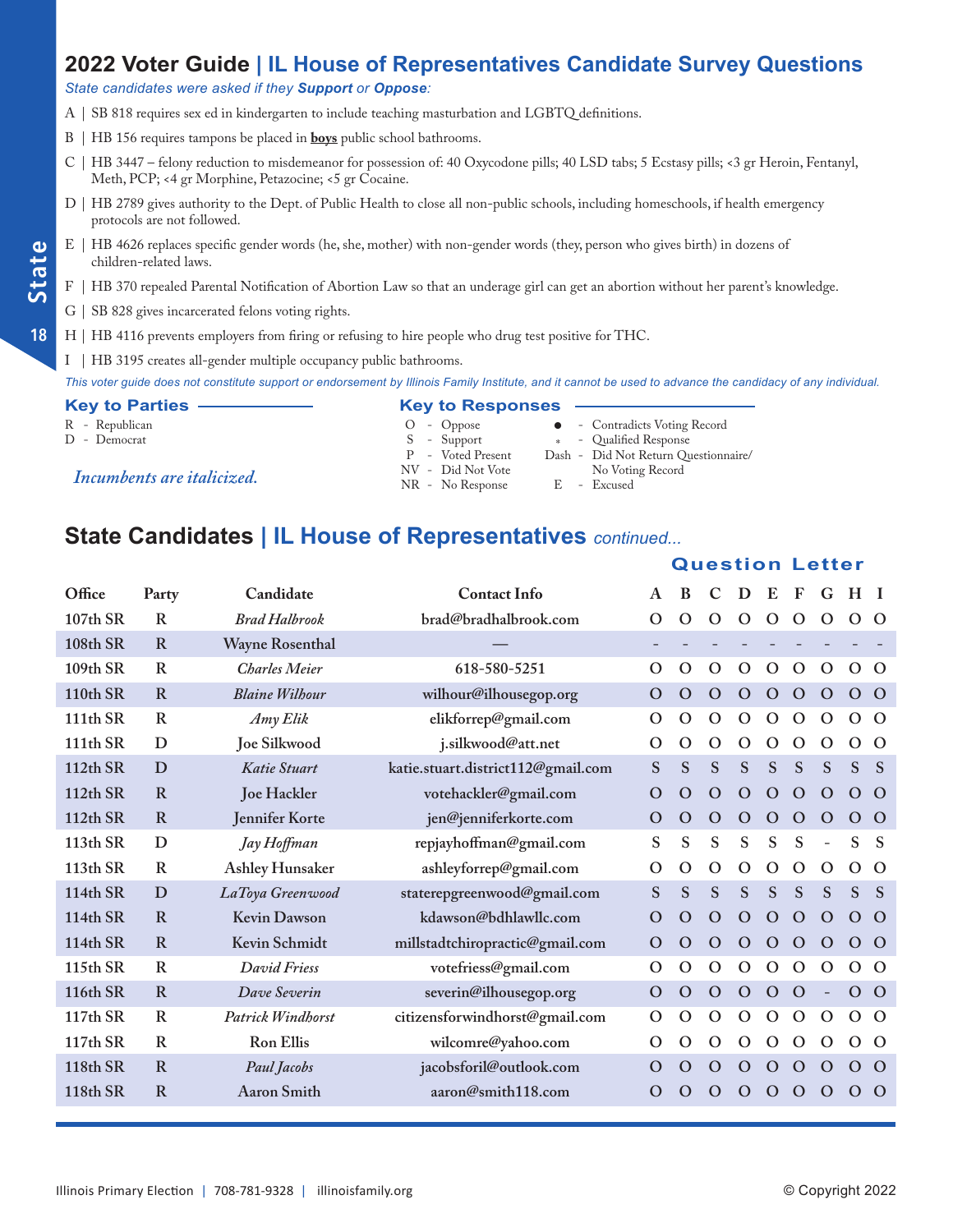

P.O. Box 876 | Tinley Park, IL 60477 phone: 708-781-9328 | fax: 708-781-9376 ContactUs@illinoisfamily.org | illinoisfamily.org

#### **Dear Illinois Voter,**

To navigate through this Voter Guide, you will need your newly issued voter ID card from your county clerk's office. If you don't have one, call your country clerk (see page 6) and ask for your congressional, state senate and state representative district numbers for this upcoming election. That's all you'll need.

**Since we are continually researching candidates who have not returned their questionnaires, please check the online voter guide for recent updates before you cast your ballot.**

Informed voters are the best voters and your tax deductible contribution to the Illinois Family Institute will help us offset the costs for mailing and shipping our valuable Voter Guide to you, your friends and churches.

#### **Yes Dave,**

| $\Box$ I would like to contribute to the cost of this voter guide.<br>Enclosed is my tax-deductible contribution of $\frac{2}{5}$ in<br>support of Illinois Family Institute.<br>$\Box$ Check or $\Box$ Credit Card | generosity. We strive to be effective stewards of the<br>resources donated to us. To that end, it would be a GREAT<br>blessing if you would consider sustained monthly support<br>so we may better know our budgets in defending the<br>current and next generation of Illinois' families.                          |  |  |  |  |  |  |  |
|---------------------------------------------------------------------------------------------------------------------------------------------------------------------------------------------------------------------|---------------------------------------------------------------------------------------------------------------------------------------------------------------------------------------------------------------------------------------------------------------------------------------------------------------------|--|--|--|--|--|--|--|
| Please charge \$                                                                                                                                                                                                    | $\Box$ I want to help support IFI with a Monthly Donation of:                                                                                                                                                                                                                                                       |  |  |  |  |  |  |  |
| Security Code (3 digits on reverse) ________<br>(Please Print)                                                                                                                                                      | $\Box$ \$15 $\Box$ \$25 $\Box$ \$50 $\Box$ \$100<br>$\Box$ \$200 $\Box$ \$350 $\Box$ \$500 $\Box$ \$750<br>$\Box$ \$1,000 $\Box$ Other: \$<br>For tax-deductible asset gifts (stocks, etc.) and estate<br>donations, call Executive Director David E. Smith at IFI:<br>708-781-9328.<br>Total Donation Enclosed: \$ |  |  |  |  |  |  |  |
|                                                                                                                                                                                                                     |                                                                                                                                                                                                                                                                                                                     |  |  |  |  |  |  |  |
| To make a credit card donation by phone, call IFI at 708-781-9328.                                                                                                                                                  | $\Box$ Please send me weekly IFI E-Alerts to my                                                                                                                                                                                                                                                                     |  |  |  |  |  |  |  |

#### Be an informed and educated voter! *Use this Voter Guide to confidently cast your vote on Tuesday, June 28th!*

IFI greatly appreciates your prayers, support, and financial